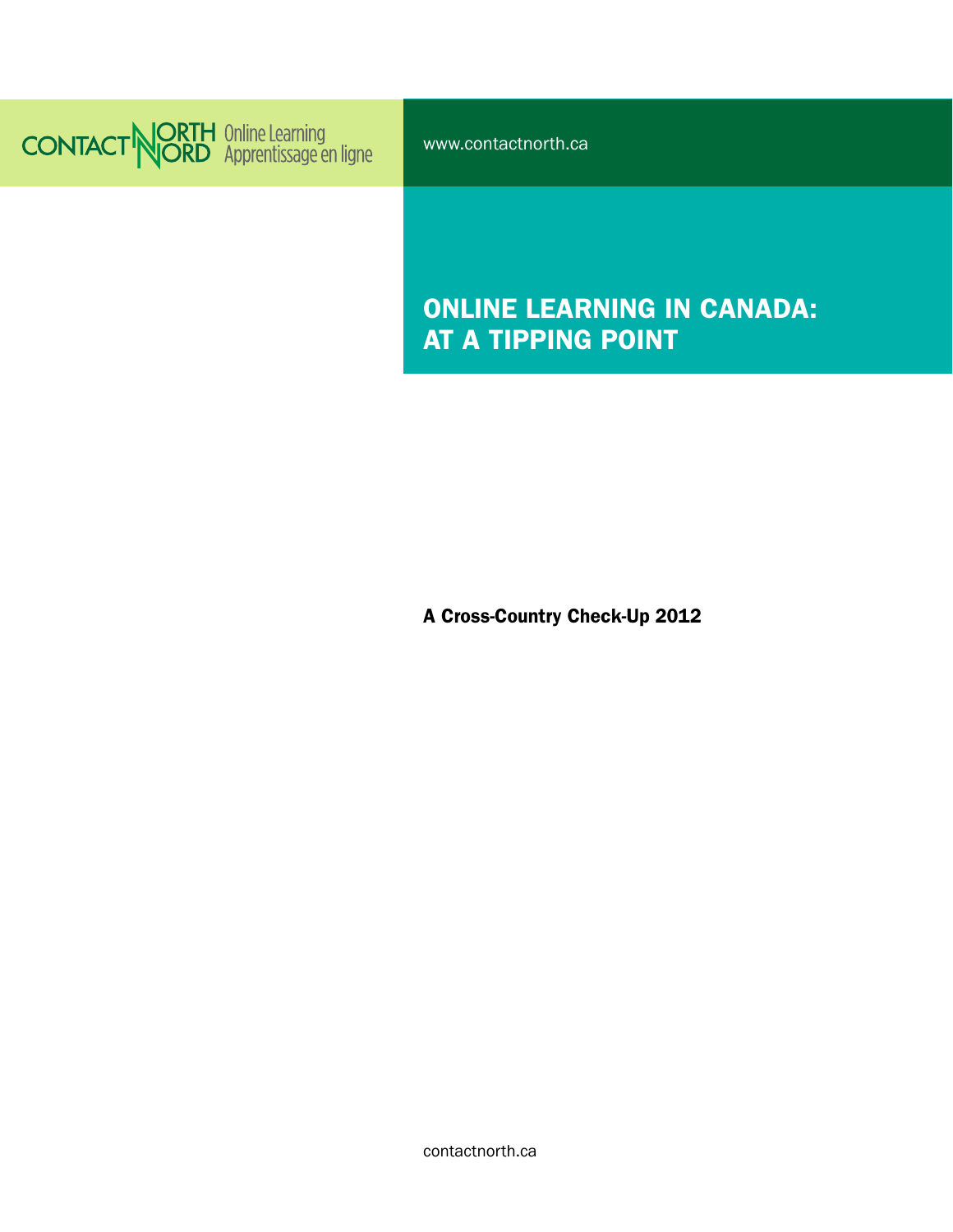#### ONLINE LEARNING THRIVING ACROSS CANADA

In this overview, we outline the developments across Canada, starting on the West Coast (British Columbia), moving across the prairies (Alberta, Saskatchewan and Manitoba), into Ontario and Québec and then on to the Atlantic provinces (New Brunswick, Newfoundland and Labrador, Nova Scotia and Prince Edward Island) and ending in the northern territories (Yukon, Northwest and Nunavut).

What we can say is that online learning is thriving across the country at the post-secondary level and that new investments are being made to support its continued growth and development, particularly in Ontario and in British Columbia. We can also observe that there is a renewed interest in focused investment aimed at increasing the quality, reach and success rates for online learning.

## SETTING THE CONTEXT

Before looking at the state of online learning in Canada, it is necessary to set the context. In particular to understand the following:

- The demography of Canada and the profile of the community engaged in learning;
- The socio-economic environment and its links to demand for learning;
- The post-secondary infrastructure and the role of the private sector; and
- The challenges faced by the system in responding to need.

Canada is a diverse country with a strong Aboriginal community and a range of diverse cultural groups. For example, in a single region in Alberta (Wood Buffalo), there are one hundred and sixty-nine cultural groups and fifty-seven languages are spoken as first languages, with English or French (Canada's two official languages) being second or third languages for over two- thirds of this community.

Canada also has a strong history of public engagement and the development of public institutions. Health care, education and social services remain largely publicly-funded and managed activities, with the private sector playing a supportive rather than controlling role in the provision of these services. However, the cost of providing public services is becoming a strain for a number of jurisdictions, with austerity being part of the mantra of governments coast to coast to coast.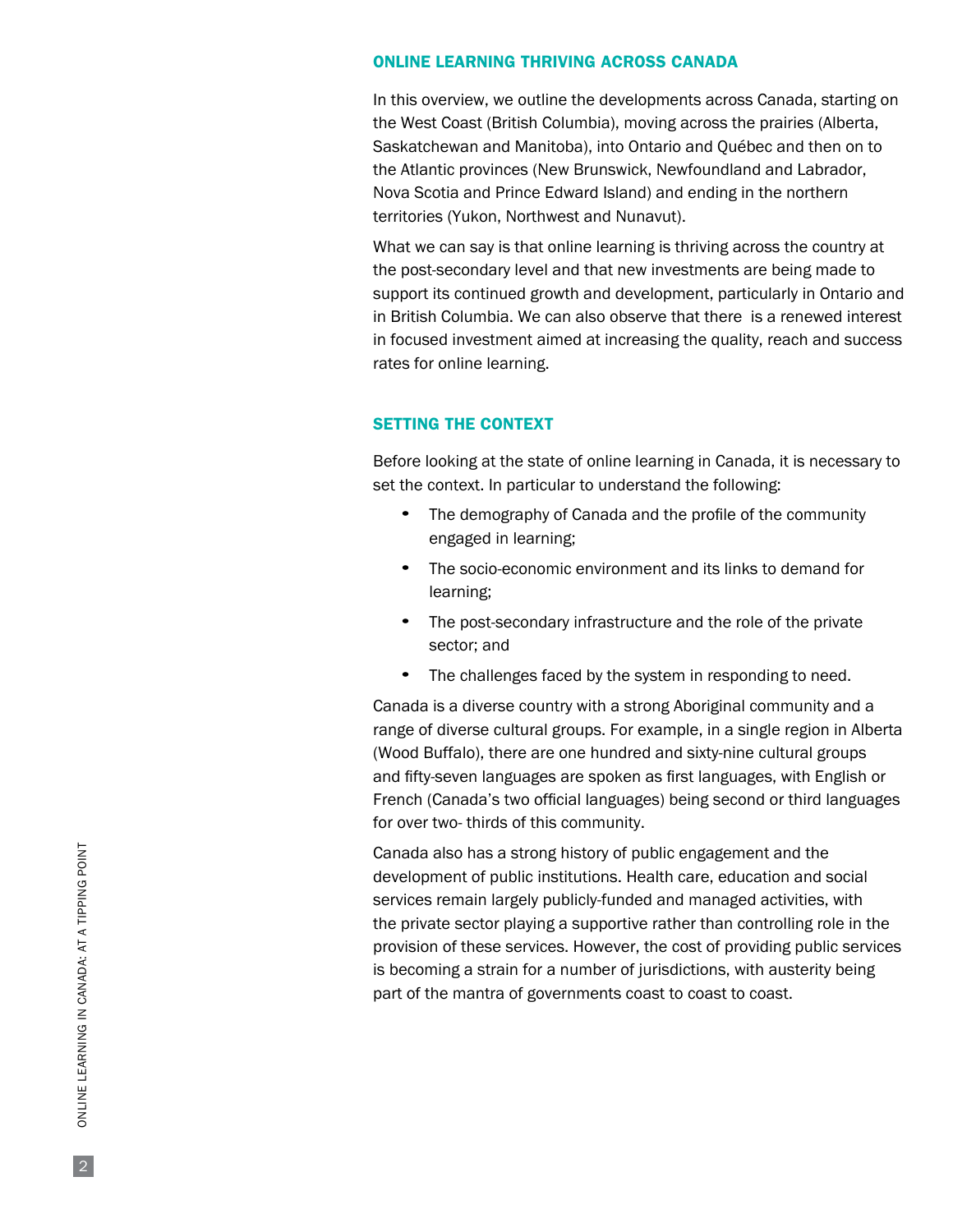All jurisdictions in Canada are struggling to balance three components of their post-secondary education system: (a) balancing demand against cost through the efficient and effective use of scarce resources; (b) increasing collaboration and using collaboration to seek synergy, enable growth and spur efficiency and quality; and (c) encourage and enable innovation. Online learning (sometimes called technology enhanced education) is seen by all jurisdictions as able to contribute to all three of these components. The intent of this cross-country check-up is to make clear both the current state of online learning and the potential for development.

In Canada, education (including K-12, post-secondary, training, apprenticeship) is an exclusive provincial responsibility. As such, Canada has no national department or ministry of education and no national educational strategy. This makes it difficult to provide a simple and comprehensive national picture of the state of play of any aspect of education, especially post-secondary education, for the nation as a whole. In contrast, the strength of Canada rests in its uniquely provincial response to need, opportunity and circumstance. Each province and territory has developed a system of post-secondary education that fully reflects its understanding of its challenges. Some voluntary coordination through the Canadian Council of Ministers of Education (CMEC) does occur, but since this organization lacks research and supportive capacities, its function is limited.

For example, definitions of a "full-time student equivalent" (FTE) differ between jurisdictions and data is not held in a common format, making direct comparison difficult. Also, many jurisdictions do not collect separate data on registrations in online courses versus more traditional registrations and only survey data, collected occasionally and not by all, reveals the growth of blended learning. As a final example, the quality assurance requirements which institutions have to meet differ by provinces and there are legal constraints on institutions offering programs outside of their own jurisdiction, though several do.

#### SOCIAL AND ECONOMIC CONTEXT

Canada was affected by the global recession of 2008-2009, but not nearly as dramatically as the United States (US). In part, this is because banking and mortgage regulation and controls were established in Canada in the early 1970s and have been continuously refined, thus avoiding some of the excesses of over-selling of mortgages, sub-prime mortgages, derivatives and the housing bubble.

What did affect Canada, and the reason that governments across the country injected significant stimulus funds to support the economy (including funds to post-secondary institutions and to broadband access), was the substantial slowing of the US economy – over 80 per cent of Canadian exports feed this one market. Canada is the US's largest goods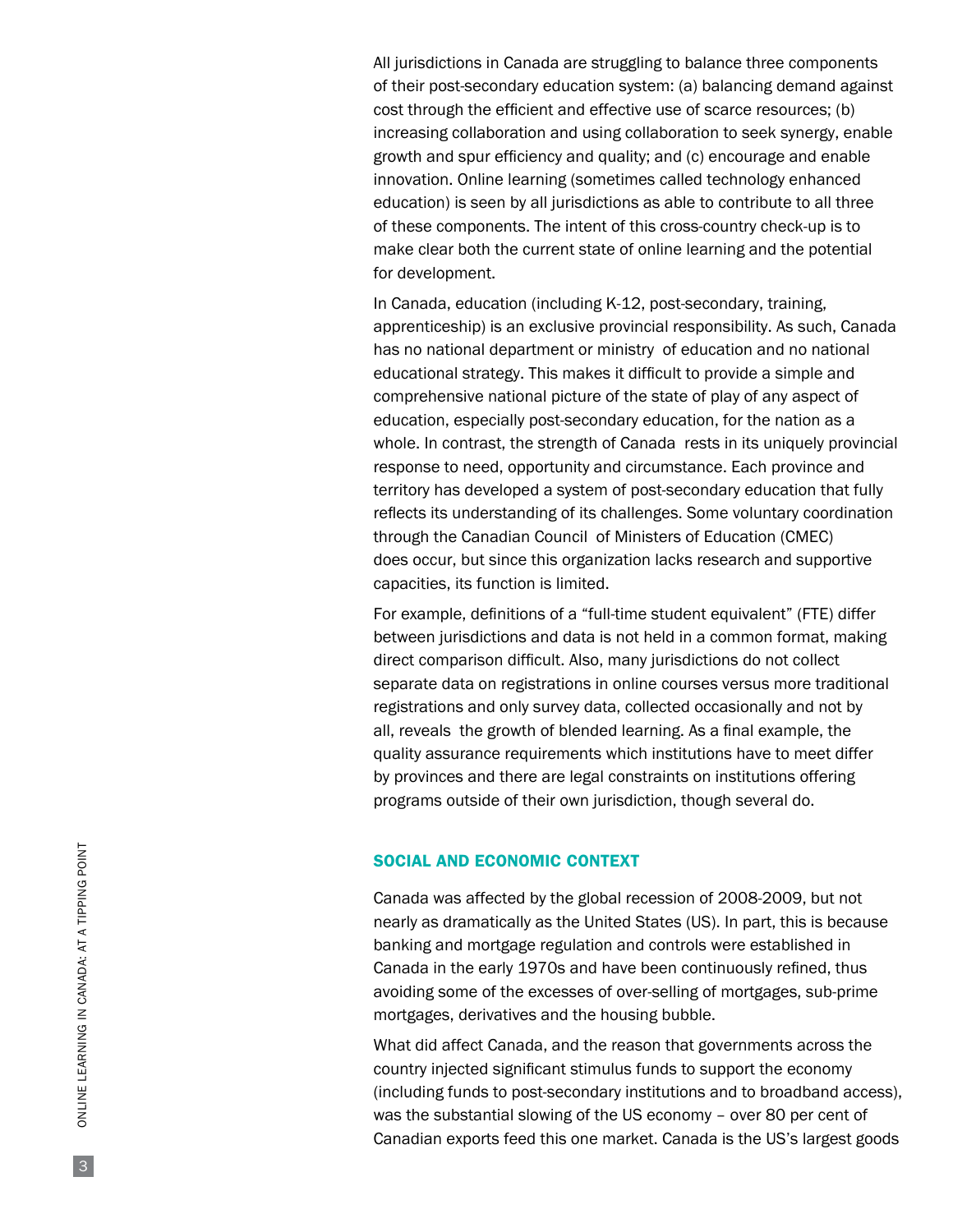trading partner with \$525 billion in total (two way) trade during 2010. Goods imported from the US to Canada totaled \$248 billion; goods exported to the US from Canada totaled \$276 billion. The US goods trade deficit with Canada was \$28 billion in 2010. The Canadian dollar currently trades around par with the US dollar.

The slowdown of the US economy had a major impact on the flow of people, goods and capital to Canada and disrupted key industry sectors, such as manufacturing, forestry (especially in British Columbia and Ontario), automotive production and technology. While each province has experienced the economic downturn in the US differently, we can draw attention to three aspects of the Canadian economy which tie back to education and which apply across the country:

- Canada's low productivity relative to the productivity of the US – the productivity gap between Canada and the US has been growing for some time. Between 2002 and 2011, the gap equated to around \$7,000 per worker. In 2011, this gap narrowed, with Canada posting a productivity gain of 0.8 per cent - a full 0.6 per cent higher than the US. We still have a way to go.
- Canada's lack of competitiveness in comparison to our primary trading partners – US, China and the European Union.
- Canada's lack of investment in employer-led training and research and development.

All three of these issues link to the extent to which the Canadian workforce is highly educated, the continued investment in its education and training in the workplace and the focus of the commitment to education.

The government of Canada is seeking to address some of these issues in its emerging strategy for innovation<sup>1</sup> and is also convinced that there needs to be a strong digital economy so as to spur economic growth and development<sup>2</sup>. However, some of the supports it has provided for broadband expansion have been eroded. For example, the Community Access Program, which enabled high adoption rates for broadband use (especially in rural Canada), has been discontinued.

<sup>1</sup> See, for example, [http://rd-review.ca/eic/site/033.nsf/eng/home.](http://rd-review.ca/eic/site/033.nsf/eng/home)

<sup>2</sup> See, for example,<http://www.digitaleconomy.gc.ca/>.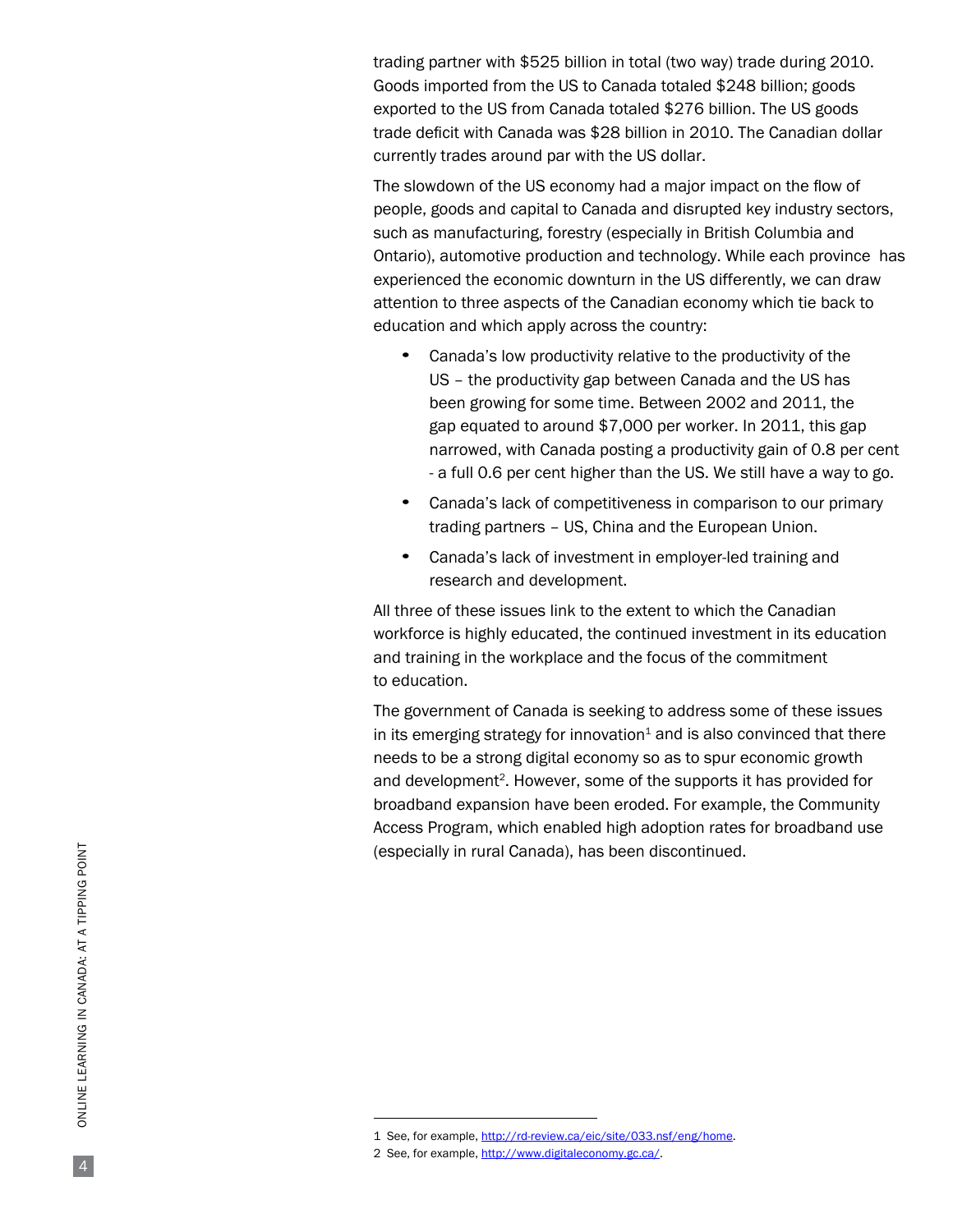## **DEMOGRAPHICS**

Since 1851, population growth in Canada has been defined by three distinct demographic periods. From 1851 to 1900, the population grew slowly by a few million. High fertility was offset by very high mortality levels. Then, in the first half of the twentieth century (1901 to 1945), despite the two world wars, the growth rate accelerated, in part due to the settlement of Western Canada. Owing to the post-war baby boom and strong immigration, the second half of the twentieth century saw the Canadian population grow at an even faster pace. During the 65 years from 1946 to 2011, Canada's population went from 12.3 million to 33.5 million, an increase of more than 21 million.

More recently, between 2006 and 2011, Canada's population grew at an average annual rate of approximately 1.0 per cent, mainly owing to strong immigration. This growth is expected to continue in the coming decades, and Canada could have 42.5 million inhabitants in 2056, under the most likely growth scenario using projections developed by [Statistics Canada](http://www.statscan.gc.ca/), the national statistics agency.

In 2006, international migration accounted for two-thirds of Canadian population growth. The remaining third was provided by natural increase - the growth that results from the difference between the number of births and the number of deaths. Until the early 1990s, natural increase was almost always the main engine of Canada's total population growth. However, in the mid-1990s, a reversal occurred: the migratory component became the main engine of Canadian growth, particularly because of low fertility of resident Canadians and the aging of the population. Around 2030, deaths are expected to start outnumbering births in Canada. From that point forward, immigration will be the only growth factor for the Canadian population.

Some implications of this demographic condition include:

- <sup>A</sup> significant change in the dependency ratio (the number not in the workforce versus the number in the workforce). Currently the ratio is 65 per cent (per cent in work) but by 2036 it is likely to be 44 per cent - there will be fewer people working than those not working.
- Significant labour shortages are forecast for Canada and are already evident in some provinces. Demand for labour will rise from 19.4 million to 22.6 million by 2031. Fore- casts suggest a labour shortage of between 1.4 million and 2.7 million by 2031. Alberta alone is forecasting 100,000 unfilled vacancies by 2015.
- The emerging economy, which relies heavily on knowledge work, will require more and more workers with a post-secondary qualification. Current estimates are that some 66.6 per cent of the Canadian workforce holds such a qualification. To be competitive in the future, this figure needs to rise to closer to 75-80 per cent by 2031.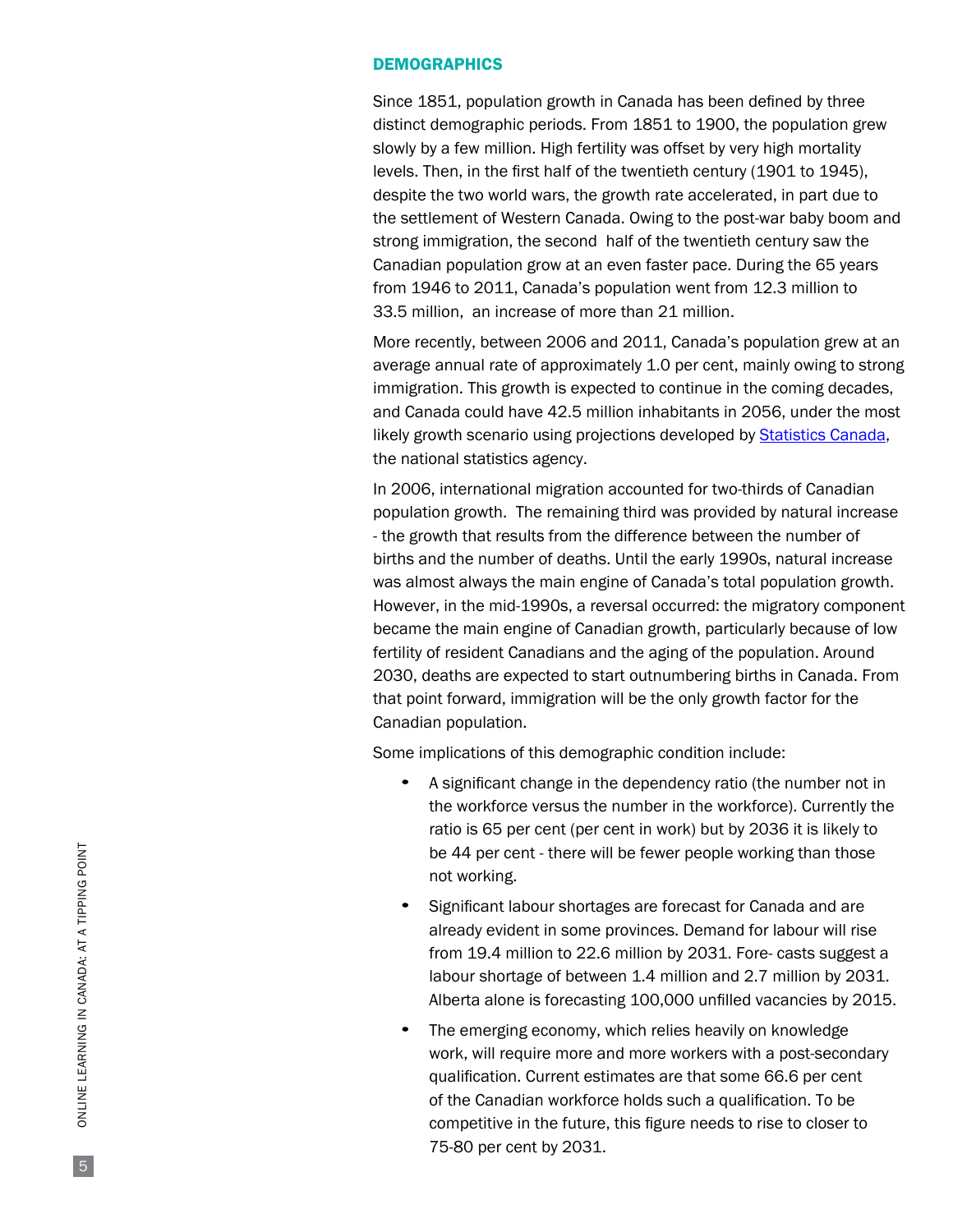• A reliance on immigration, which all predict, requires the fast recognition of foreign cre- dentials, especially with respect to professional immigrants (health professionals and engineers in particular). Protectionism can make this process slow.

These demographic challenges are being experienced now in different ways. They have led some provinces, such as Ontario, Alberta and British Columbia, to significantly increase their investment in post-secondary education so as to increase the number of qualified workers in the workforce. This has also encouraged investment in online learning.

It is worth noting at this point that the attitude towards post-secondary education in Canada is somewhat different to that found in some jurisdictions, such as India and many Asian countries where significant numbers of high school graduates do not seek places in post- secondary education in Canada, though this is now changing. In 2009, the proportion of young adults (17-19 years of age) participating in formal post-secondary education rose to its highest point in Canadian history. Over the past 20 years, the overall trend has seen a steady

increase from 25 per cent in 1990 to 37 per cent in 2009<sup>3</sup>, which places Canada third in the 17-19 age group post-secondary participation amongst the OECD countries (behind Poland and France). These shifts are driven by two particular factors – the higher participation rate of women in post-secondary education and the growth of access to university places.

## SOCIO-ECONOMIC CONDITIONS

Government debt has challenged several jurisdictions, especially in Europe but also in North America, to pursue a strategy of austerity. One consequence of such measures is that investment in post-secondary education has not kept pace with the growth of the sector or its costs and this has resulted in a continued increase in the cost to the learner of their college or university education. This, in turn, transfers a debt burden from the state to the individual.

In Canada, national sovereign debt is currently \$582 billion (84 per cent of GDP) and a tight fiscal environment has been created by the desire to be deficit free by 2015-2016. But since the federal government has no direct delivery role in education (except through its sizeable funding of research and fiscal transfers to the provinces for post-secondary education), the real issue is the fiscal health of the provinces and territories. Provincial debts are \$435 billion, with the provinces and the territories coming close to doubling their debt (as a percentage of their respective GDPs) in the generation between 1986 and 2011 – from 15 per cent to 27 per cent.

In this context, fiscal prudence is emerging as a characteristic of the

<sup>3</sup> See [http://www.cli-ica.ca/en/about/about-cli/ indicators/know-pse.aspx.](http://www.cli-ica.ca/en/about/about-cli/ indicators/know-pse.aspx)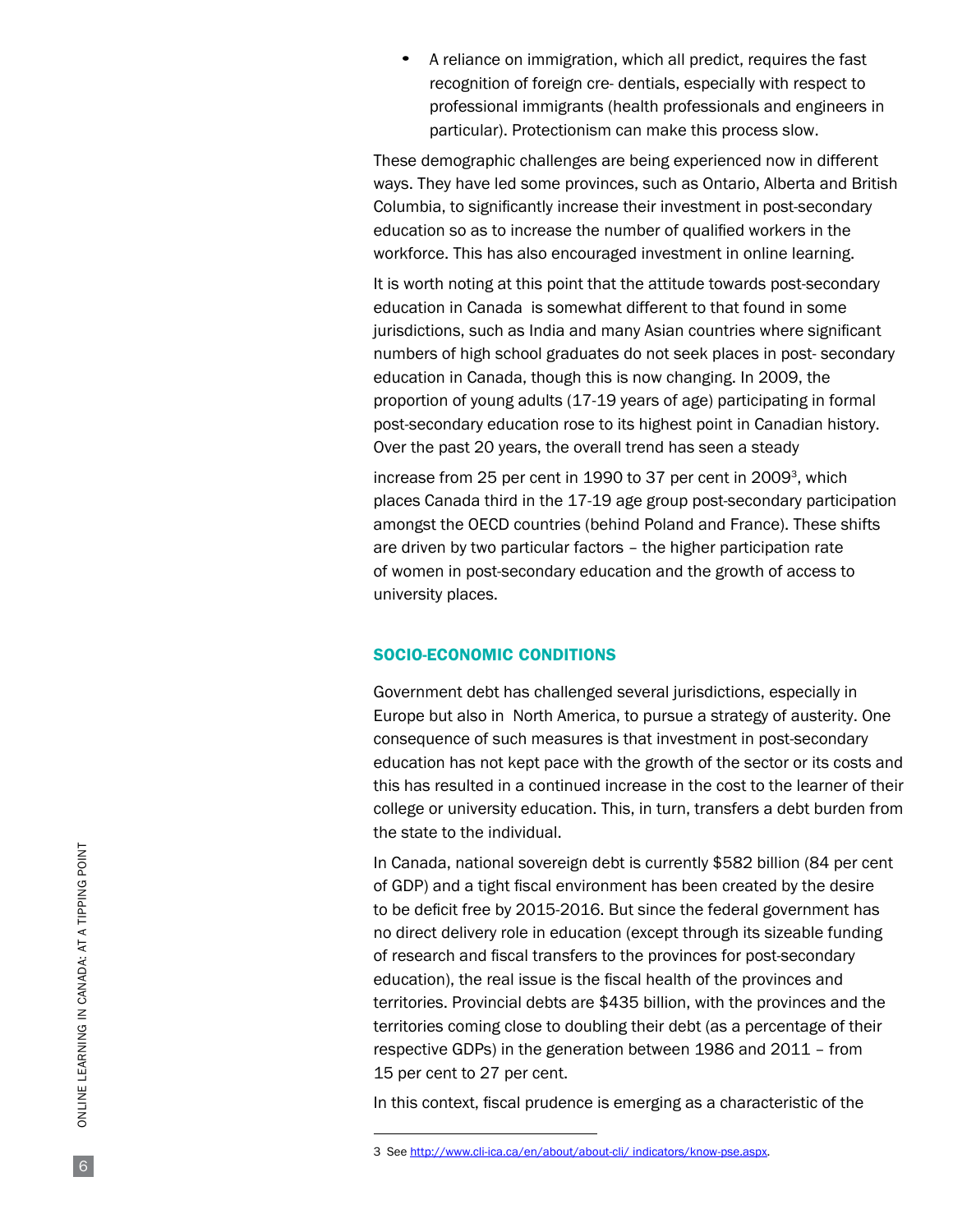economic strategy in all jurisdictions. This shows itself in two ways: (a) budget allocations – with those jurisdictions increasing their funding to colleges and universities doing so at a rate below inflation; and (b) increasing the cost to learners of their post-secondary education.

On this latter point, the average university graduate in Canada who owes money has a debt<sup>4</sup> burden of  $$145,400$  (including all debt, such as mortgages), while Canadians who attended post-secondary education somewhere other than a university owe an average of \$114,300.

The typical borrower, who did not attend post-secondary education, owes an average of \$90,900. Post-secondary education indebtedness is a significant factor in the high levels of debt carried by Canadians<sup>5</sup>. While some jurisdictions freeze tuition rates from time to time

or offer tuition subsidies, the underlying problem is that operating costs are rising faster than government support for the sector, forcing tuition fees to rise.

Household debt is the largest single threat to the Canadian economy, with the average debt now at 150 per cent of household income<sup>6</sup>.

## POST-SECONDARY INFRASTRUCTURE AND THE ROLE OF THE PRIVATE SECTOR

Post-secondary education in Canada is undertaken largely at three kinds of institutions: universities, colleges and polytechnic institutions. All have varied mixes of courses and qualifications and all can offer degrees, though some are limited to applied undergraduate degrees. The following table shows the number of colleges and universities in each province of Canada.

|                         | <b>Universities</b> | <b>Colleges</b> | <b>Private Degree Granting</b><br>(Not Theological) |
|-------------------------|---------------------|-----------------|-----------------------------------------------------|
| <b>British Columbia</b> | 11                  | 14              | 4                                                   |
| Alberta                 | 6                   | 13              | 5                                                   |
| Saskatchewan            | 3                   | 8               |                                                     |
| Manitoba                | 4                   | 3               |                                                     |
| Québec                  | 17                  | $12^{7}$        |                                                     |
| Ontario                 | 20                  | 24              | 1                                                   |
| Nova Scotia             | 10                  | 3               |                                                     |
| <b>New Brunswick</b>    | 4                   | 3               | З                                                   |

Table 1: Distribution of Post-secondary Institutions in Canada

<sup>4</sup> Debt levels are linked to income, mortgage costs, higher education costs and financial literacy

<sup>5</sup> See [http://www.statcan.gc.ca/pub/75- 001-x/2012002/article/11636-eng.pdf.](http://www.statcan.gc.ca/pub/75- 001-x/2012002/article/11636-eng.pdf)

<sup>6</sup> ibid

<sup>7</sup> The CÉGEP system is included a single institution with many campuses.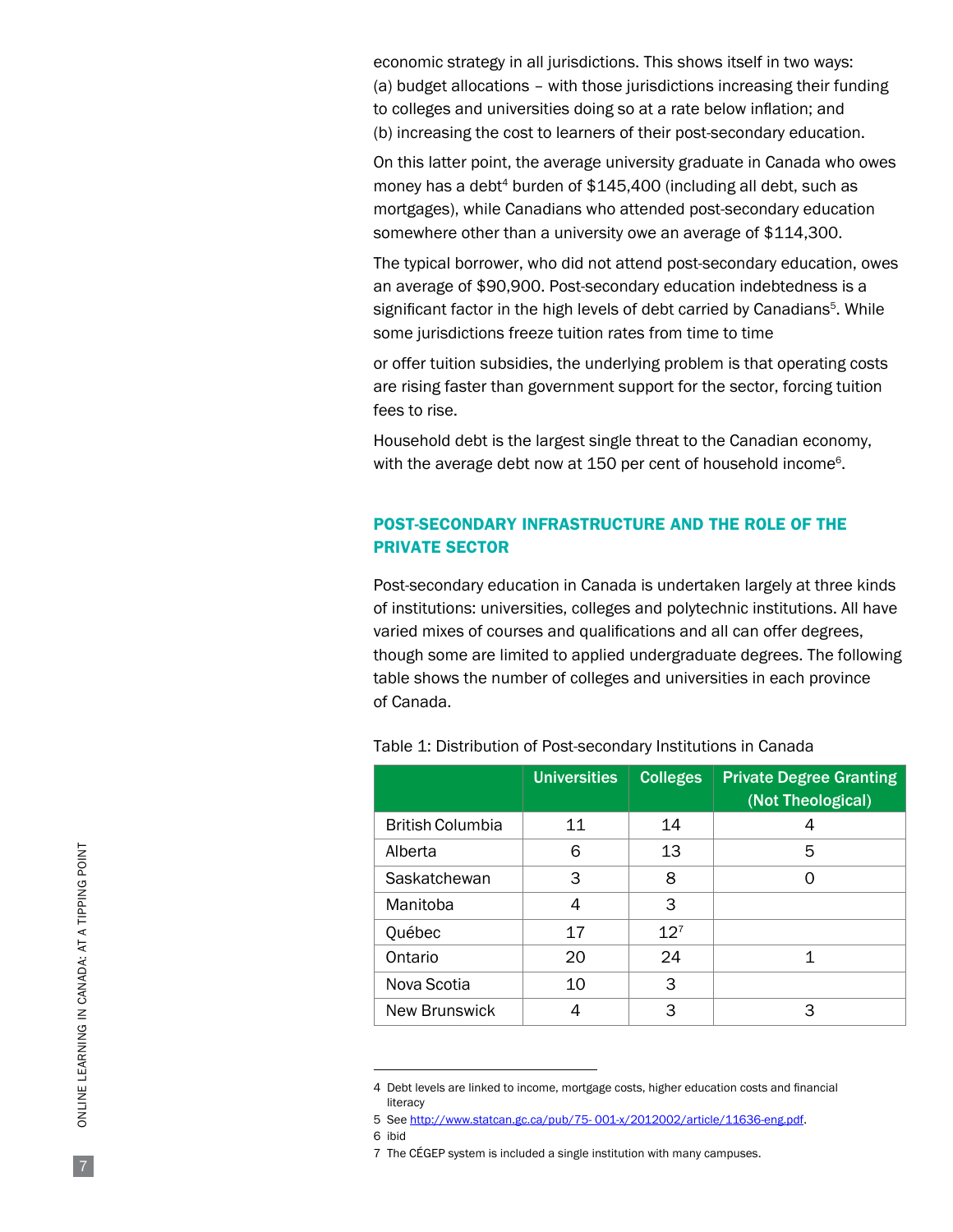| Newfoundland<br>and Labrador   |                |                |    |
|--------------------------------|----------------|----------------|----|
| <b>Prince Edward</b><br>Island |                | 2              |    |
| <b>Territories</b>             | 0 <sup>8</sup> | 3 <sup>9</sup> |    |
| Total                          | 77             | 87             | 13 |

While several private universities secured permission to operate – the [University of Phoenix](http://www.phoenix.edu/) and its offspring [Meritus University,](http://www.meritusu.ca/) for example several have also quickly exited the system due to poor registrations and performance. Others have been closed for a failure to comply with quality assurance requirements (Lansbridge University in British Columbia and New Brunswick), leaving just a handful of private universities operating in Canada, all of them small<sup>10</sup>. The private college and training sector is, however, vibrant.

## DISTANCE EDUCATION AND ONLINE FOCUSED UNIVERSITIES

Canada has six academic institutions which have a significant, strategic focus on distance education and online learning. These are Royal [Roads University \(](http://www.royalroads.ca/)British Columbia), [Thompson Rivers University](http://www.tru.ca/)  (British Columbia), [Athabasca University \(](http://www.athabascau.ca/)Alberta), Memorial University (Newfoundland and Labrador), TELUQ (Québec), and Centre collégial de [formation à distance](http://www.cegepadistance.ca/) (Québec).

[Royal Roads University w](http://www.royalroads.ca/)as founded in the late 1990s as a successor to the Royal Military College. From the outset, the university sought to offer innovative program design which balanced flexibility through online learning with short, intensive on-campus experiences. Its graduate degrees in leadership and business are seen to be creative uses of both of these forms of learning. In 2011-2012, the university had a total enrolment of just over 2,000 full- time equivalent students.

[Thompson Rivers University,](http://www.tru.ca/) a former community college in the British Columbia interior, was established in 2005 and at its establishment absorbed the Open University of British Columbia and the Open College of British Columbia. It now offers only undergraduate level programs. The university also has many on-campus programs. Its Open Learning program offers continuous enrolment through flexible admission for undergraduate programs and has extensive transfer credit and prior learning assessment arrangements. The Open University Learning program is administered separately from the main campus programs

<sup>8</sup> The University of the Arctic operates across the Arctic region and has facilities in the three northern territories.

<sup>9</sup> Each territory has its own college institution and shares access to the University of the Arctic.

<sup>10</sup> In British Columbia - Farley-Dickinson University, University Canada West, Sprott Shaw Degree College, Quest University; in Alberta - Kings University College, Concordia University College, Canadian University College, Ambrose University College and St. Mary's University College.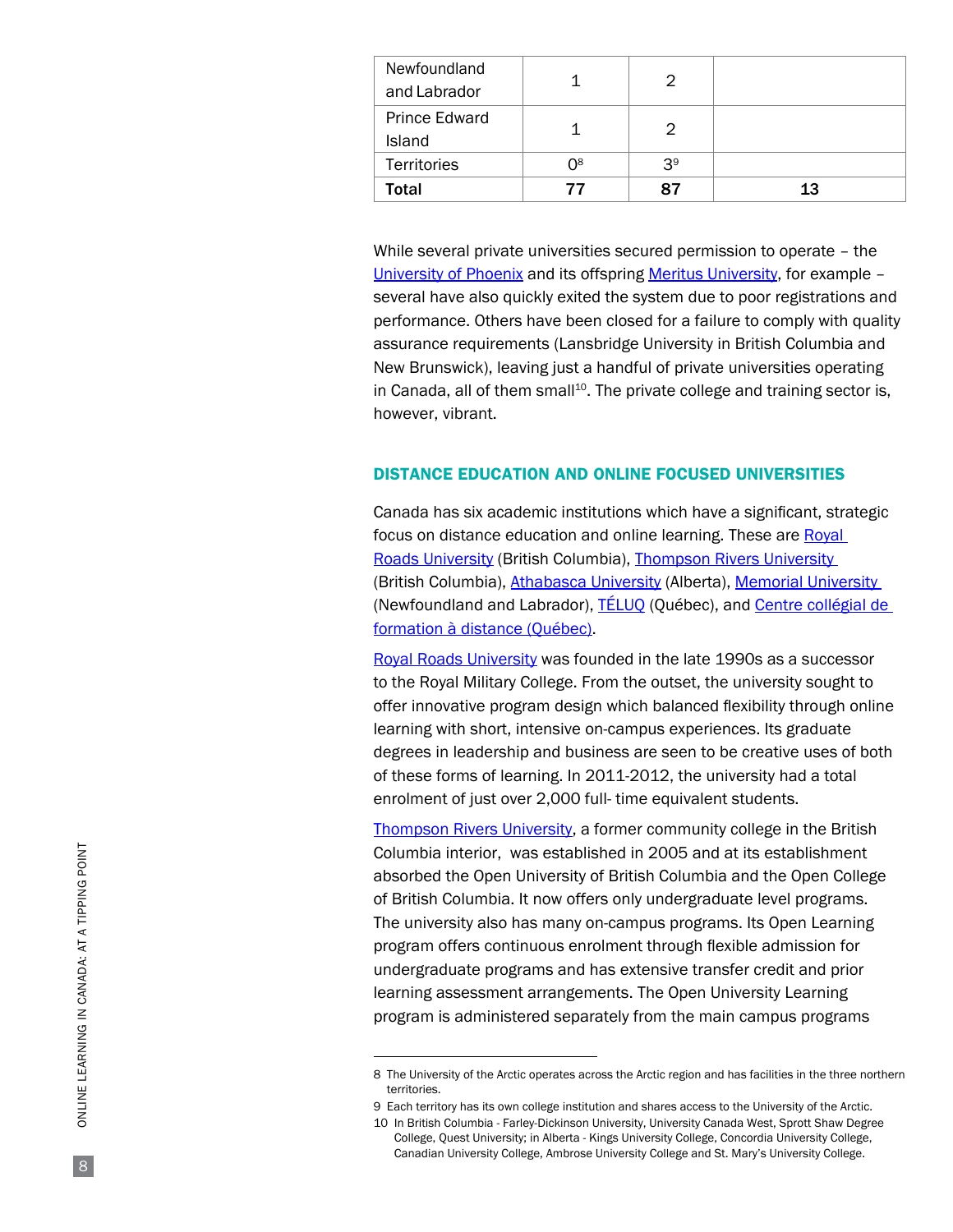of the university and has approximately 2,000 FTEs (20,000 course enrolments).

[Athabasca University](http://www.athabascau.ca/) is the oldest of these, founded in the 1970s as a distance teaching university. It has some 42,000 student registrations; it launched the world's first online MBA in 1993-1994 and is an early adopter for online program development and delivery, especially at the graduate level and for professional education. The university uses [Moodle](http://moodle.org/) as its predominant learning management system (LMS), though the MBA is offered by means of **Lotus Notes**.

Unlike many other specialist distance education and online universities, Athabasca has an open admissions policy for undergraduate studies and begins all of its undergraduate courses at the start of each month, with flexible end-date options to permit students to self-pace their studies. Thompson Rivers and the UK Open University also have open admissions, but offer courses in a start and end time-table. Its most innovative program is the Master of Arts in Integrated Studies which permits graduate students to design a degree appropriate to their needs. It also offers doctoral degrees where students study almost entirely online. Athabasca also was an early adopter of prior learning assessment and recognition (PLAR). The university has no on-campus programs.

Memorial University is the only university in Newfoundland and Labrador, and as such, has a mandate and civic responsibility to serve all citizens of the province. In 1969, the university began offering credit courses by distance to rural and remote populations in the region.

Since then, Memorial has grown to offer over 400 courses and a variety of programs to over 19,000 registrants annually, and has expanded to serve students both nationally and internationally. The university's Distance Education, Learning and Teaching Support unit, which develops and delivers the university's online and distance education offerings, is also the first distance education unit in Canada to have a registered quality management system with the International Organization for Standardization (ISO).

All of Memorial's online and distance courses are administered entirely online through the Desire2Learn learning management system. In fact, Newfoundland and Labrador's public institutions have a unique relationship whereby the K-12 and post-secondary institutions (university and colleges) all adopted Desire2Learn as the province-wide learning management system. This collaboration is the first of its kind in North America, and facilitates an environment where any student engaged in online learning uses the same system.

The presence of online learning is rapidly finding its way into on-campus courses as well. The number of technology-enabled courses at Memorial has risen from three in 2002 to over 1,700 course sections in 2008/09, and continues to rise indicating a desire from faculty and students to use technology to enhance both student engagement and the overall learning experience.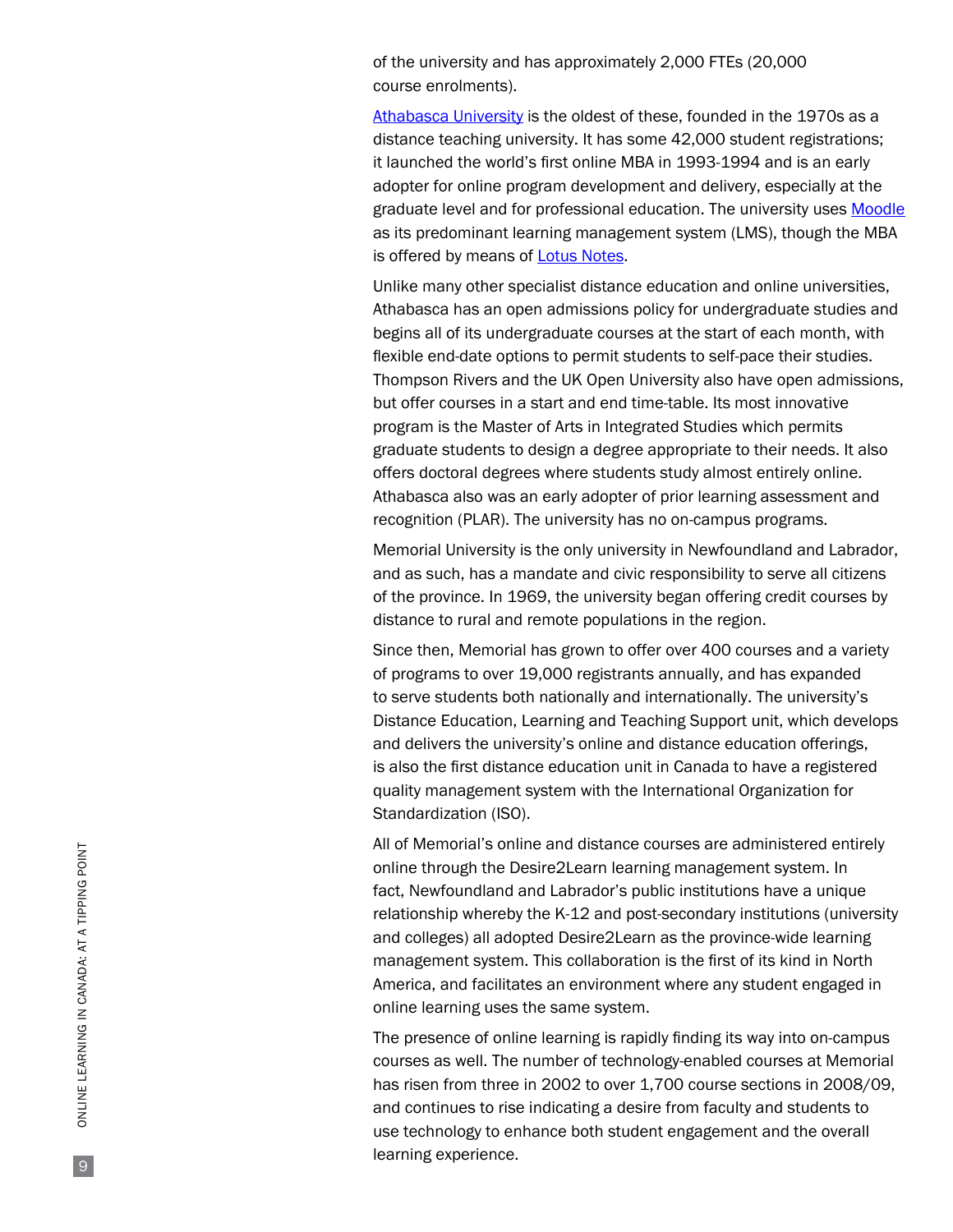One reason for the success of these institutions is the existence of systematic transfer credit systems in British Columbia, Québec and Alberta and the adoption by universities of block credit transfer – students holding a certificate or diploma from a community college may transfer their entire diploma into an undergraduate program, significantly reducing the time taken to complete a first degree as well as the costs of doing so. Ontario does not have effective, efficient transfer credit systems in place at this time, though investments are being made to create such a service.

A second reason for the success of these institutions is that they have offered their services to all Canadians (as well as international students). Athabasca University, even though it is a publicly- funded university in Alberta, has more students from Ontario than it does in its home province.

Under various quality assurance regulations in Canada – Canada has a patchwork quilt of such legislation and related regulatory regimes – these three universities must seek Ministerial approval in several provinces to offer degrees (British Columbia, Alberta, Saskatchewan, Québec, Ontario all have this requirement) and, should they wish to offer face-to-face activities of any kind, they must secure quality assurance approval from the appropriate authority. For example, to offer laboratory sessions or week-end workshops in British Columbia or Ontario, Athabasca University requires approval from the appropriate quality assurance organization in these provinces – this despite being a publicly-funded institution and being accredited by Middle States in the US. There is no reciprocity of quality assurance recognition between provinces and territories in Canada.

[TÉLUQ \(Québec\)](http://www.teluq.uquebec.ca/) is a fully autonomous institution offering degrees and related qualifications in French in Québec and throughout the Frenchspeaking nations. Part of the Québec higher education system, it was created in 1972 as the TéléUniversité by the University of Québec and granted autonomy in 1992. In 2005, TÉLUQ returned to the management of the Université du Québec à Montréal, but secured its independence again in 2012. It offers undergraduate and graduate programs in a range of subjects. It has approximately 18,000 student registrations each year.

[Centre collégial de formation](http://www.cegepadistance.ca/) à distance (Québec) In 1991, the Ministère de l'Éducation du Québec mandated the Collège de Rosemont to manage and develop the Centre collégial de formation à distance (CCFD). Although other colleges were interested in the field, Rosemont was the main provider of distance education at the college level. It had already been offering correspondence courses since 1974. In 1990-1991, it offered 17 courses and supported approximately 2,000 distance education course enrolments, including 300 from 16 colleges that had service agreements with the CCFD. Then, inspired by Télé-Université, which had become a major player in distance education at the university level, the Ministère de l'Éducation du Québec decided to further the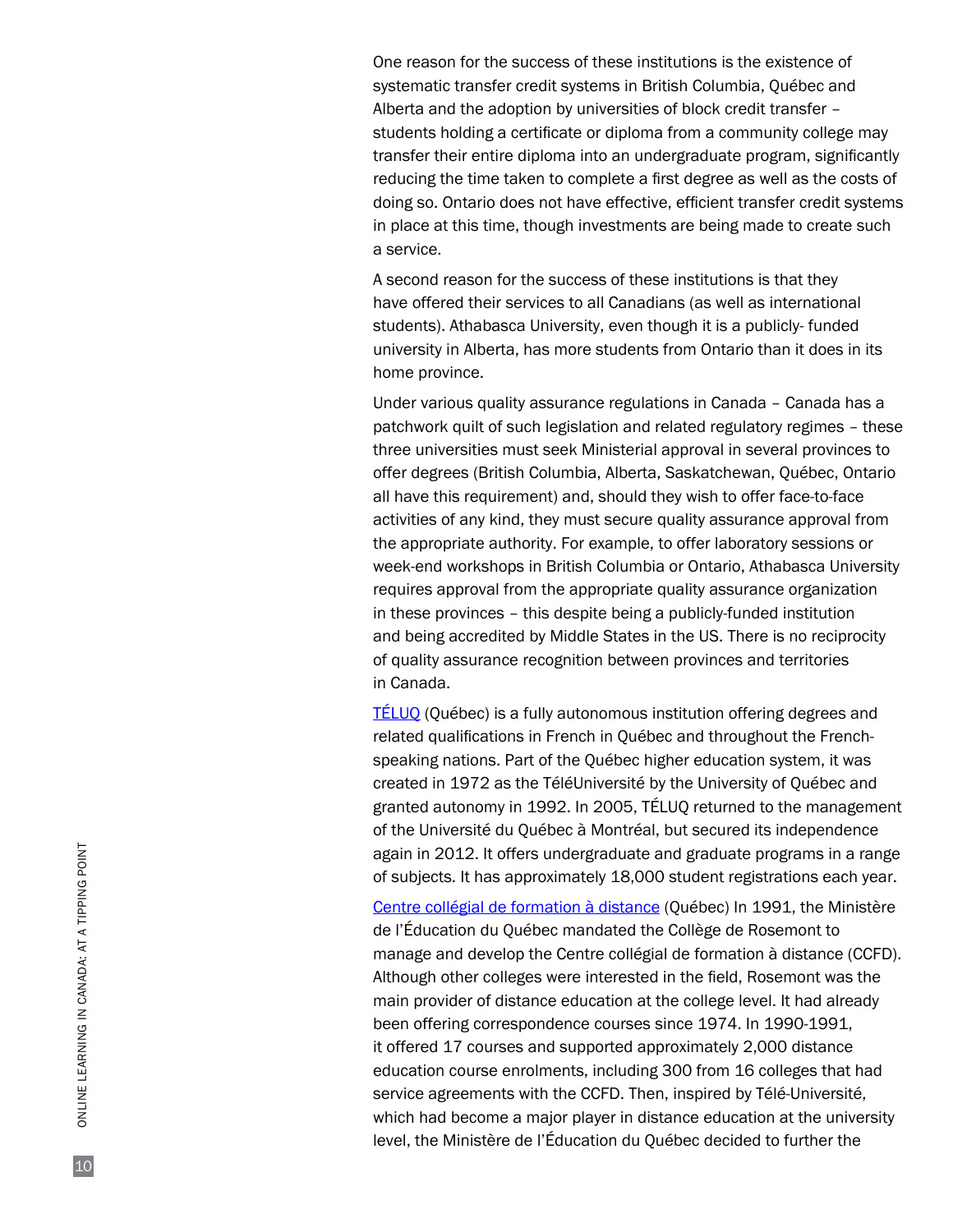development of distance education by entrusting an organization within the community colleges of Québec co-operative network (known as CEGEP) with a specific mandate to expand the distance education offerings within the province.

In the 1990s, the government of New Brunswick saw technology industries in general, and e-learning in particular, as a jurisdictional advantage. They sought out and encouraged the formation of private online universities. The remaining operations – the [University](http://www.universityfredericton.ca/) [of](http://www.universityfredericton.ca/)  [Fredericton a](http://www.universityfredericton.ca/)nd [Yorkville University](http://www.yorkvilleu.ca/) – are both small and specialized. The University of Fredericton offers only a narrow range of management programs and Yorkville University offers a Masters in Counselling and Masters of Education. Other online universities – notably Meritus University (a wholly owned subsidiary of the Apollo Group, which owns the University of Phoenix) and Lansbridge University closed.

In 2012, several Canadian universities joined with others around the world in the establishment of the **OER** (Open Educational Resources) [University](http://wikieducator.org/OER_university/Home). The Canadian players are [BCcampus](http://www.bccampus.ca/) (see below), [Athabasca](http://www.athabascau.ca/)  [University a](http://www.athabascau.ca/)nd [Thompson Rivers University](http://www.tru.ca/). This networked, virtual institution aims to provide credit recognition for students who use OER courses and programs to further their learning. It is intended to begin full operations in 2013.

For the most northern parts of Canada – Yukon, Northwest Territories and Nunavut – an additional institution needs to be recognized. This is the [University of the Arctic,](http://www.uarctic.org/Frontpage.aspx?m=3) now celebrating its tenth year of operation. Operated by a consortium of one hundred and nineten international institutions (including post-secondary institutions from Canada, Russia, Finland, Denmark, Greenland, Iceland, Sweden, Norway), it aims to increase access to education, build a strong voice for the North and help shape a regional identity. The university, which offers undergraduate and graduate programs as well as a range of other educational experiences, has over 3,000 registered students. The government of Canada provided some financial support for this organization, but withdrew funding in 2011.

## DUAL MODE UNIVERSITIES

Other universities offer some of their programs across Canada using online platforms. These include, but are not limited to:

- [University of British Columbia \(](http://www.ubc.ca/)British Columbia), which offers 120 courses and several programs, including a Masters of Educational Technology, entirely online.
- [Simon Fraser University](http://www.sfu.ca/) (British Columbia), which has the largest distance education program in the province with over 12,000 enrolments. Its courses are increasingly delivered online.
- **British Columbia Institute of Technology (British Columbia),**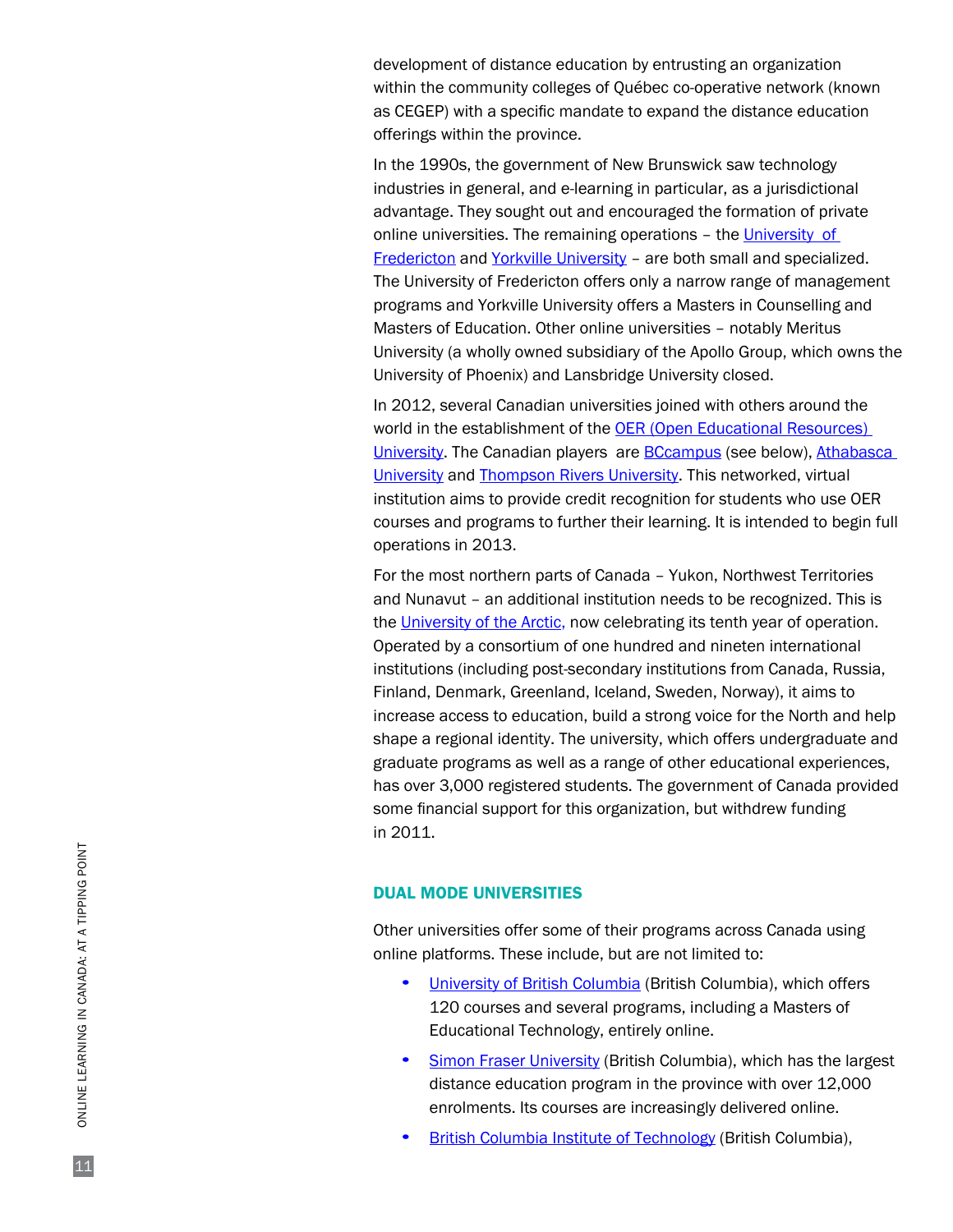is one of the largest providers of online and distance education programming in the province offering over 300 online courses in a variety of technical, professional and vocational programs.

- [Northern Alberta Institute of Technology](http://www.nait.ca/) (Alberta), which offers 15 undergraduate courses online and some e-apprenticeship course components.
- [University of Saskatchewan](http://www.usask.ca/) (Saskatchewan), which has a number of online courses, although as yet few full programs are available online.
- [University of Manitoba](http://www.umanitoba.ca/) (Manitoba), which offers a Diploma in Instructional Design and has a range of bachelors degrees, including bachelor of social work, bachelor of arts and a bachelor degree in integrated studies.
- [University of Guelph](http://www.uoguelph.ca/) (Ontario), which offers three online graduate programs, namely, an MBA in Hospitality and Tourism Management, an MBA in Food and Agribusiness Management, and an MA (Leadership) program, as well as numerous undergraduate courses. The university has been offering distance education programs for a considerable period.
- [Queens University \(](http://www.queensu.ca/)Ontario), which offers an MBA through a combination of in-class activities and online learning and a wide range of distance courses at the undergraduate level.
- [Nipissing University \(](http://www.nipissingu.ca/)Ontario), which offers a Bachelor of Commerce and will soon offer a PhD in Sustainable Development online.
- [The University of Ottawa \(](http://www.saea.uottawa.ca/cyber/index.php?lang=en)Ontario), which offers courses in both English and French.
- [Laurentian University \(](http://www.laurentian.ca/)Ontario), which offers a range of programs in English and French.
- **[McMaster University](http://www.mcmaster.ca/) (Ontario), which is increasing its offerings for** online courses and programs.
- [Université Laval](http://www.ulaval.ca/) (Québec), which offers 450 distance education courses in 80 disciplines, the majority of which are online. It also delivers online programs into Francophone Africa in partnership with the African Virtual University. It has also developed its own Francophone learning management system, called ENA.
- [Mount Saint Vincent University](http://www.msvu.ca/) (Nova Scotia), which offers a range of courses online, mainly in the form of lectures delivered by webcasting (as does **Dalhousie University**).
- The [University of New Brunswick \(](http://www.unb.ca/)New Brunswick), which offers a degree completion program online, a Bachelor of Integrated Studies, a Masters in Education and several certificates.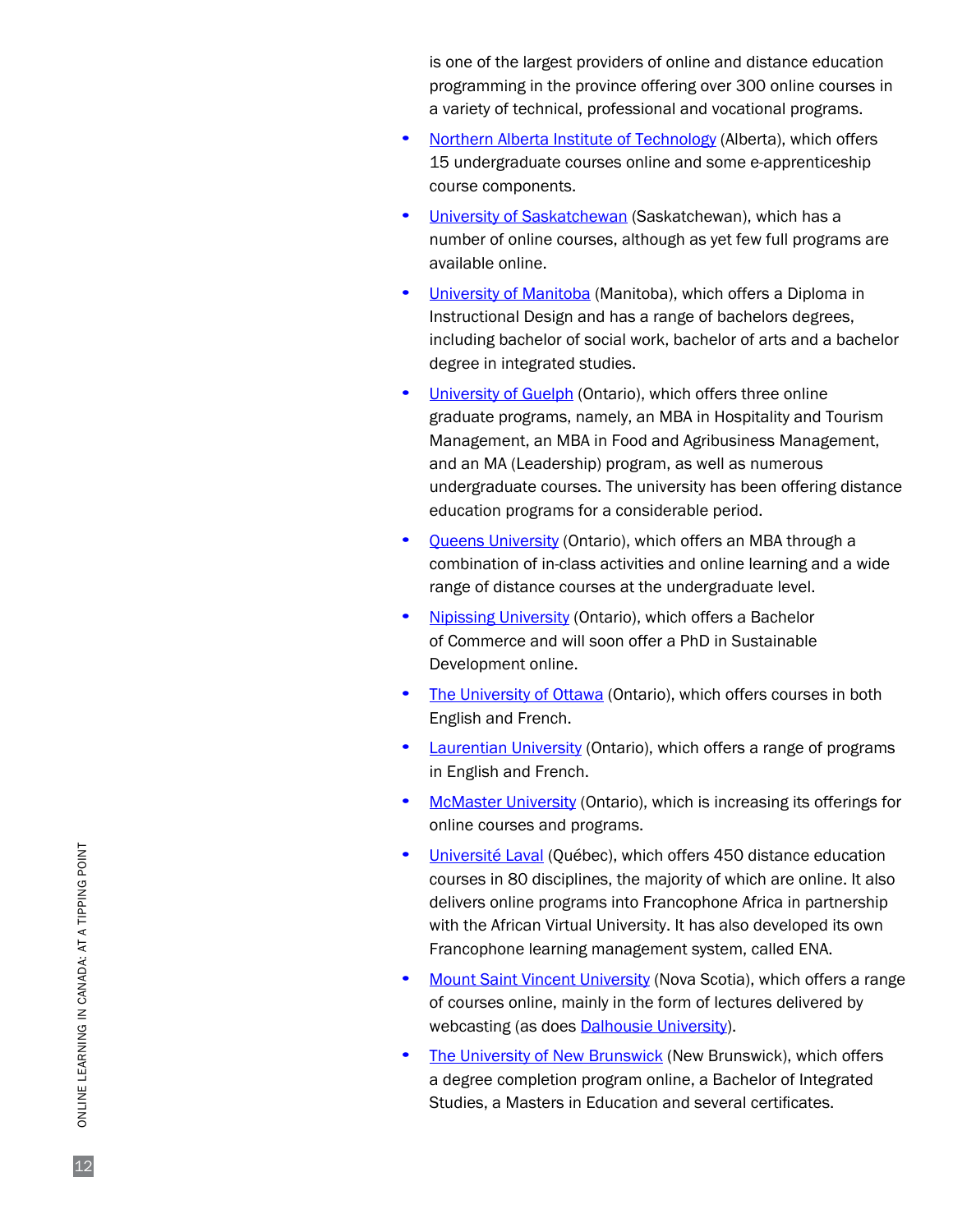Increasingly, Canadian institutions are offering their programs Canadawide and internationally. We can think of these as dual purpose institutions – using both classroom- based learning and distance education with e-learning to create greater flexibility for learners.

Ontario has some 1,000 programs offered by its 24 public colleges and 20 public universities available online, ranging from college programs to doctoral degrees, with many of these available to non-Ontario residents.

One strategy being pursued by both colleges and universities across the country is to increase non-resident enrolment, especially from international students. All provincial fee regulations permit international students to be charged a higher fee for study at a Canadian university

or college and education is not recognized as a service under the [North](http://www.nafta-sec-alena.org/)  [American Free Trade](http://www.nafta-sec-alena.org/) [Agreement](http://www.nafta-sec-alena.org/) (NAFTA), a free trade agreement between Canada, United States and Mexico, despite several efforts to secure this recognition and open the Canadian post-secondary

market to "level playing field" competition $11$ .

Canadian Virtual University (CVU) is a consortium of 13 English and French universities across Canada collaborating in online and distance education in order to facilitate student mobility, increase flexibility for learners, and encourage joint program development. As demonstration of their commitment to facilitate student mobility, CVU members waive fees for admission and for letters of permission for students enrolled in any of their over 300 distance programs.

Members of CVU also cross-promote each other's offerings when their institution doesn't offer what a student is looking for. Members all commit to promoting the message, "If we don't have what you're looking for, visit our partners at CVU" through their advisors, their websites, and their print calendars. This is done as a demonstration of their collective commitment to provide more options for those who are trying to earn a university degree completely through distance education.

## COLLEGE AND TECHNICAL EDUCATION

Across the country, with the exception of the work of universities dedicated to online and distance education, it is colleges and technical institutes which have committed to online learning at scale.

In several jurisdictions, colleges initiated the creation of shared service networks to deliver courses and programs in their jurisdictions so as to reduce costs, duplication and complexity. [OntarioLearn](http://www.ontariolearn.com/) and [e-Campus](http://www.ecampusalberta.ca/)  [Alberta b](http://www.ecampusalberta.ca/)egan as college-focused networks and now offer courses and programs in partnership with some universities (e.g. university transfer programs) or their own applied undergraduate degrees.

<sup>11</sup> For an account of the NAFTA issue with respect to educational services, see [http://www.jstor.org/discover/10.2307/29767165?ui d=3737432&uid=2129&uid=2&uid=70&u](http://www.jstor.org/discover/10.2307/29767165?ui d=3737432&uid=2129&uid=2&uid=70&uid=4&sid=56147273263) [id=4&sid=56147273263.](http://www.jstor.org/discover/10.2307/29767165?ui d=3737432&uid=2129&uid=2&uid=70&uid=4&sid=56147273263)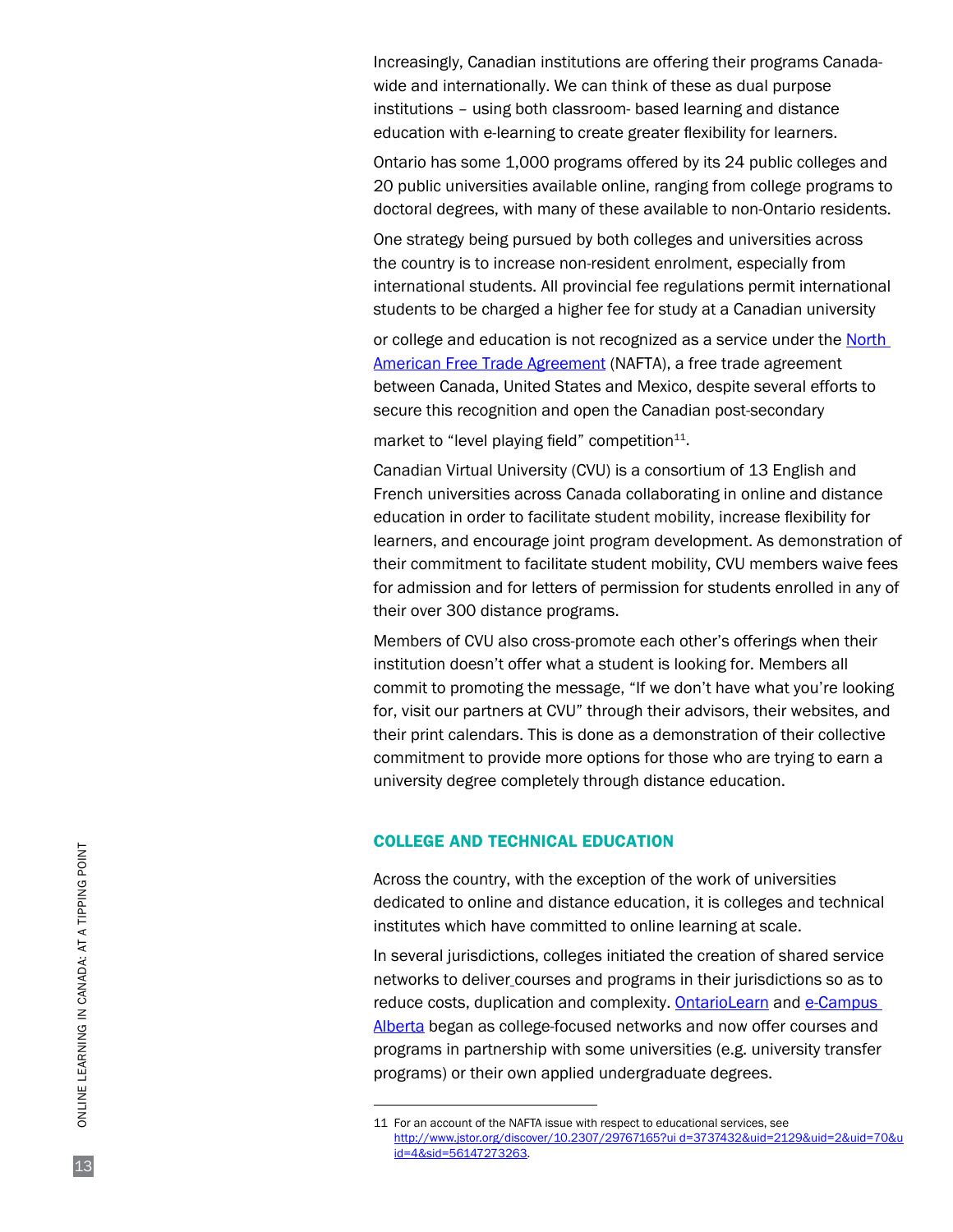There are some colleges with a strong and dedicated focus to online and distance education including:

- **[Assiniboine Community College \(](http://www.assiniboine.net/)Manitoba)**<sup>12</sup>
- British Columbia Institute of Technology (British Columbia)
- [College of the North Atlantic](http://dls.cna.nl.ca/index.shtml) (Newfoundland and Labrador)
- [Northern Alberta Institute of Technology](http://www.nait.ca/64107.htm) (Alberta)
- [Southern Alberta Institute of Technology](http://sait.ca/pages/cometosait/academic/additionalinfo/admissionsinfo/deinfo.shtml) (also known as SAIT Polytechnic) (Alberta)
- [Saskatchewan Institute of Applied Science and Technology](http://www.learn4good.com/distance_learn/canada_online_learning_college_diploma_certificate2.htm)  (Saskatchewan)
- [Algonquin College](http://www.algonquincollege.com/) (Ontario)
- [Northern College \(](http://www.northernc.on.ca/)Ontario)
- [George Brown College \(](http://www.georgebrown.ca/)Ontario)
- [Collège Boréal \(](http://www.collegeboreal.ca/)Ontario)
- [Confederation College](http://www.confederationc.on.ca/) (Ontario)
- **[Loyalist College \(](http://www.loyalistcollege.com/)Ontario)**
- [La Cité collégiale](http://www.lacitec.on.ca/) (Ontario)

But by far, the largest involvement is through specific programs, often undertaken in partnership with industry, which use online learning to deliver courses required for professional accreditation or development. For example, following guidelines and the work of the Department of Transport (a federal government department), colleges across the country support the provision of logistics, supply chain and transport related skills and education, including aviation and health and safety components<sup>13</sup>.

There have been some limited developments with respect to apprenticeship, with British Columbia developing and then pausing work on an e-apprenticeship strategy. Ontario is revising its guidelines for the provision of private vocational college education to permit more online and distance education in the hope of stimulating more innovation in that sector.

As in other jurisdictions, the [Canadian Forces \(](http://www.forces.gc.ca/site/home-accueil-eng.asp)Canada's army, navy and air force) is also very engaged in the use of online learning in support of their servicemen and women world-wide.

For example, the [Canadian Army Command and Staff College](http://armyapp.forces.gc.ca/cacsc-ccemac/default-eng.asp) offers a number of courses online for those seeking promotion through the ranks. The [Department of National Defence](http://www.forces.gc.ca/site/home-accueil-eng.asp) has a strong program of synchronous and asynchronous learning opportunities available world-wide.

<sup>12</sup> The college has temporarily suspended some of its distance education programs, pending a review. See<http://moodle.assini-boine.net/>.

<sup>13</sup> As an example, see http://www.tc.gc.ca/eng/civilaviation/opssys/training-strategy-768.htm.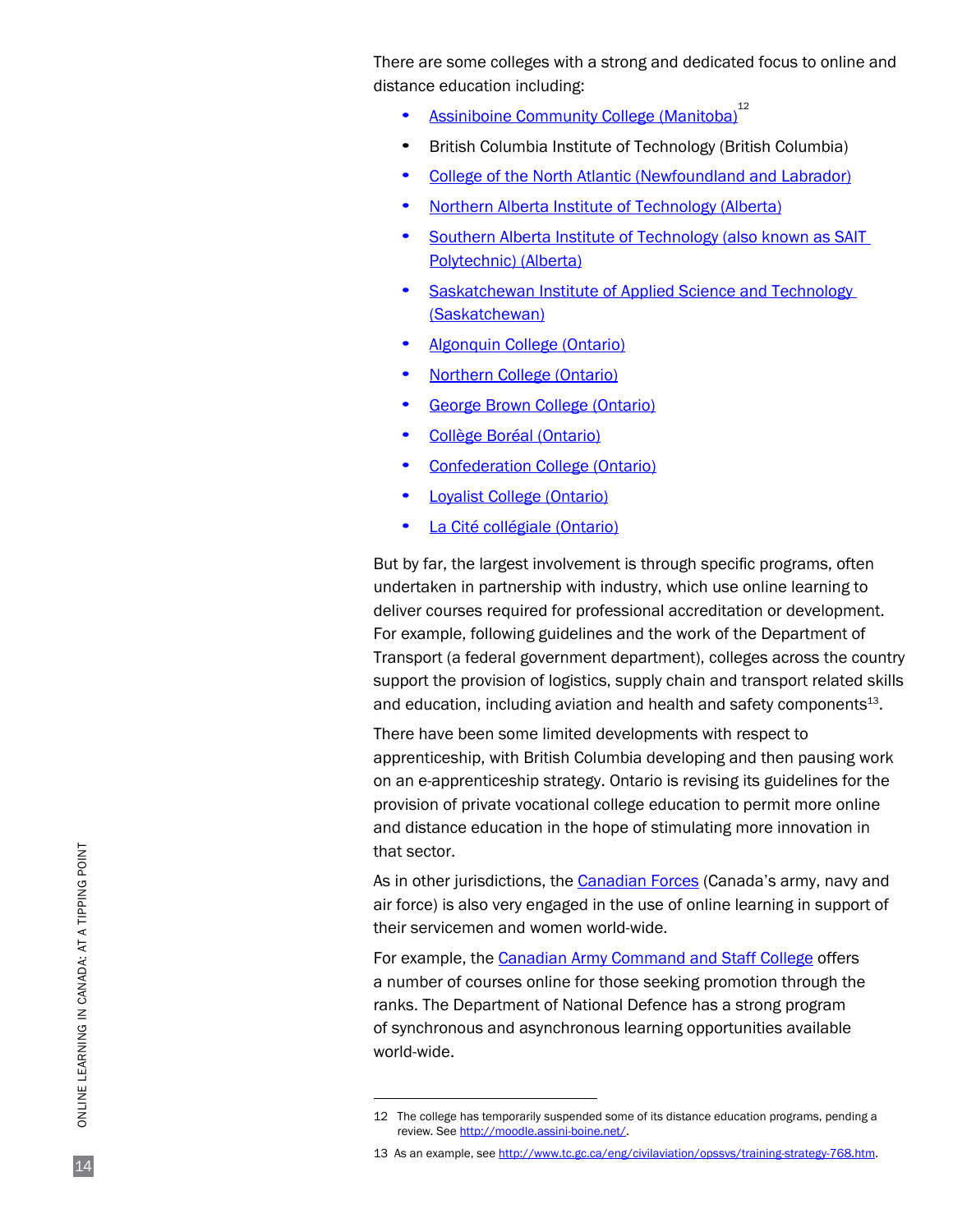The private sector in Canada also makes extensive use of online learning. For example, the [Hudson's Bay Company](http://www.hbc.com/) is a major user of e-learning as are most of the oil and gas and utility companies. [Certified General](http://www.cga-canada.org/)  [Accountants Association of Canada \(](http://www.cga-canada.org/)CGA Canada) has an extensive online program for accountants. There is a vibrant [Canadian Society of Training](http://www.cstd.ca/)  [and Development w](http://www.cstd.ca/)hich is fostering collaboration and best practices amongst these corporate users.

## STUDENT SUCCESS

No reliable, systematic data exists for the number of students studying online in Canada. Each provincial and territorial ministry responsible for the post-secondary sector collects its own data and uses its own definitions, except for all of the Maritimes provinces (New Brunswick, Nova Scotia, and Prince Edward Island) which use the common data base, Postsecondary Student Information System (PSIS) from Statistics Canada, and use the [Maritimes Provinces](http://www.mphec.ca/) [Higher Education Commission](http://www.mphec.ca/) (MPHEC) to review and offer analysis of these data. Statistics Canada occasionally seeks to reconcile these data but has not done so with respect to online learning since 2009.

Using proxy data (estimates provided by a variety of different organizations and a standard measure of full-time equivalent student set at 9.5 course registrations per FTE), we can estimate that there are between 875,000 and 950,000 registered online students in Canada (approximately 92,105 – 100,000 full-time students) at college and universities studying a purely online course at any one time. No estimate for the number of students working on a program with the intent to complete that program online exists.

One feature of these numbers is that many students are taking one or more online courses to add to their credit bank so as to secure the required courses for their program of study. These students, who may obtain a course from a university or college on a "letter of permission," take such courses when they are not available at their own institution or to accelerate the completion of their degree. The number of students at, say, Athabasca University studying an undergraduate course, should not be taken as an indicator that these students intend to complete a degree at that institution.

## ONLINE LEARNING TECHNOLOGY IN CANADA

Canada has a long history of developing software and other technologies for online learning. In the mid-1980s, the University of Guelph developed CoSy, software that facilitated asynchronous discussion forums on the Internet.

FirstClass, developed in 1990 by a company called SoftArc in Toronto, was a predecessor of learning management systems and in its modern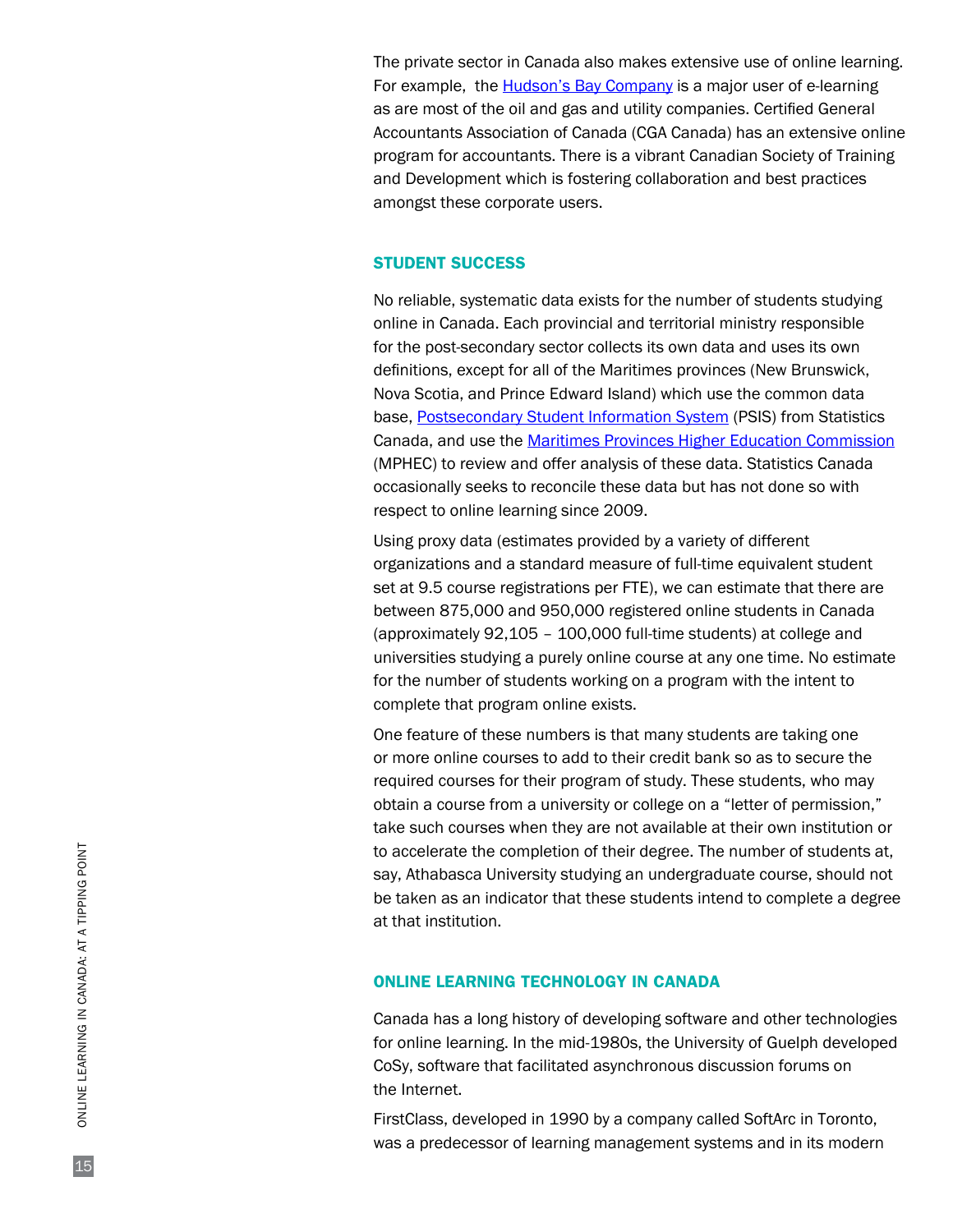form is now incorporated in OpenText's range of products.

WebCT was the first learning management system to see widespread adoption in higher education. This was developed in 1995 by Murray Goldberg at the University of British Columbia and later purchased and adopted and further developed by **Blackboard Inc.**, the primary commercial LMS today. However, Blackboard's position in the LMS market is being challenged by the fast growing **Desire2Learn**, a company based in Kitchener, Ontario. Université Laval has developed its own francophone learning management system, called ENA.

In Alberta, staff at Faculté St-Jean at the [University of Alberta](http://www.ualberta.ca/) developed a range of software for online language teaching, and developed a range of services for supporting the Moodle learning management system on a commercial basis, bringing them into direct competition now with Blackboard, which has acquired two leading Moodle support companies.

[Elluminate](http://www.elluminate.com/), based in Calgary, was a product that enabled synchronous web conferencing, although it has recently also been purchased by Blackboard Inc. and integrated into Blackboard's suite of services.

Lastly, **SMART Boards**, also based in Calgary, is the widest-selling electronic whiteboard used in classrooms.

Although there is a tendency for these small Canadian companies to eventually be bought out by larger, and in particular American, companies, nevertheless Canada has a strong history in online learning technology development, despite being a relatively small country in terms of population.

Another area where Canada shows some differences from the US is in its adoption of LMSs. Figure 1 on the next page shows the adoption of different learning management systems in the US.





Source: Campus Computing Survey, 2010

It can be seen that while Blackboard's market share has been declining,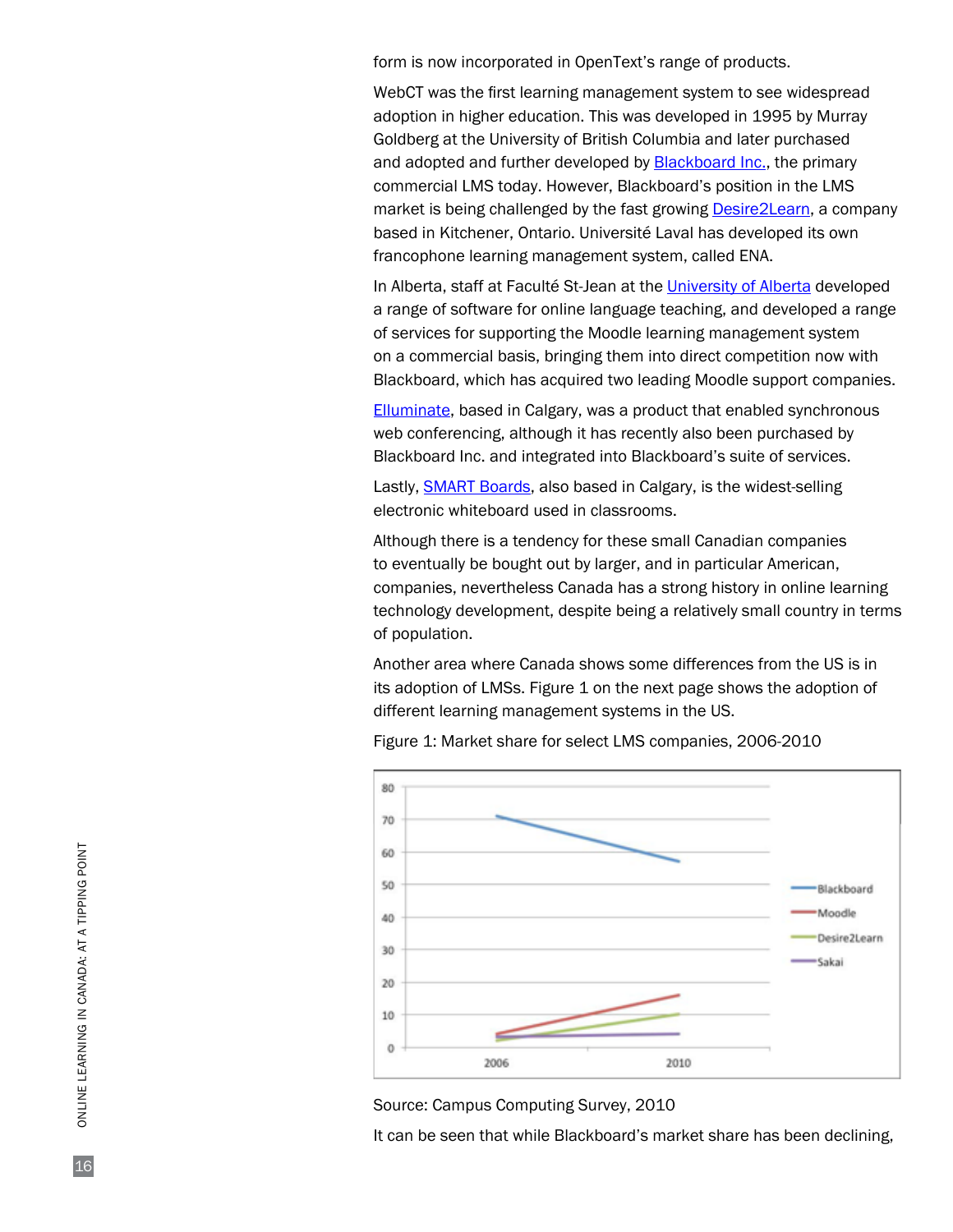commercial systems, which include Desire2Learn, constituted almost 75 per cent of the higher education market in the US.

Figure 2 below though shows the share of the Canadian LMS market in 2011:



It can be seen that open source LMSs (Moodle and Sakai) constitute 46 per cent of the market compared to 34 per cent for Blackboard products (including WebCT and Angel) and 14 per cent for Desire2Learn. Thus, there is greater use of open source products in Canadian

universities than in the US, and this is particularly strong in Western Canada (for instance, only three of the 25 post-secondary institutions in BC do not use Moodle).

# CHALLENGE AND OPPORTUNITIES FOR ONLINE LEARNING DEVELOPMENTS IN CANADA

There are six major barriers to the development of online learning in Canada:

- 1. The absence of broadband technologies in larger areas of Northern Canada, particularly in [Aboriginal communities](http://www.aboriginalcanada.gc.ca/acp/community/site.nsf/index_en.html).
- 2. The digital divide and the lack of digital knowledge of both some students and the pro- fessoriate.
- 3. The lack of strategic focus on online learning in some post-secondary institutions.
- 4. The poor design and quality of some early stage online courses and the low level of stu- dent engagement these engendered.
- 5. The lack of investment by some governments and institutions in instructional design, faculty capacity and infrastructure.
- 6. Difficulties in inter-institutional and cross-provincial credit transfer, especially in Ontario.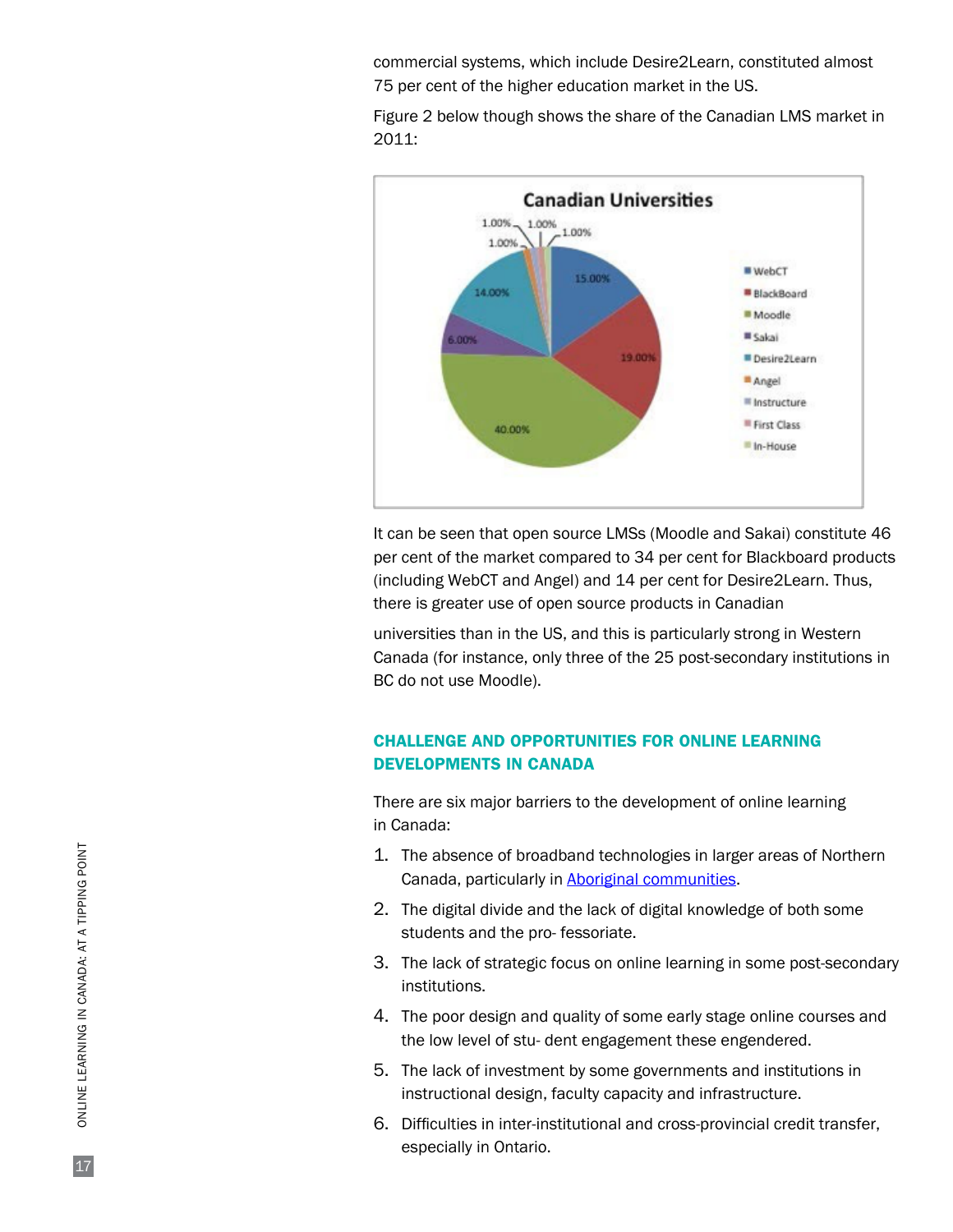Let us explore each of these in turn.

1. The Absence of Broadband Technologies in Larger Areas of Northern Canada, Particularly in Aboriginal Communities

Access to broadband, especially for content rich courses which use multimedia resources (audio, video, simulation, CAD-CAM, etc.) is a pre-requisite for many courses and programs. While the majority of the population of Canada, which live close to the US border, are well served by commercial broadband providers, certain areas of rural Canada and northern regions do not have broadband service or reliable, affordable service. This especially affects the fastest growing young population in Canada – Aboriginal communities.

While some jurisdictions, such as Ontario, British Columbia and Alberta, have made a variety of attempts to get broadband service to communities, no province has found a solution to the "last mile" (connecting remote communities to a major broadband pipeline over the last few miles) and have relied on private internet service providers (ISPs) to make these connections. British Columbia has developed a provincially-funded network, known as [Provincial Learning](http://www.bced.gov.bc.ca/plnet/)  [Network](http://www.bced.gov.bc.ca/plnet/) (PLNet), which aims to solve this problem through a flat rate subsidised fee structure that links libraries and educational institutions throughout the province – similar to [Alberta's](http://www.servicealberta.gov.ab.ca/AlbertaSuperNet.cfm) [SuperNet](http://www.servicealberta.gov.ab.ca/AlbertaSuperNet.cfm)  – but this still does not deal with home-based connectivity to the workplace.

An annual review of Canada's performance globally in being ready for e-commerce and e-learning, conducted by The Economist Intelligence Unit in partnership with IBM, suggests that Canada is slipping in its ability to provide service to its communities in comparison to others. Canada now ranks  $9<sup>th</sup>$  from a list of 70 countries - it used to lead this league table. Scandinavian countries now lead this table, with Finland, for example, establishing that access to broadband is a citizen's right – something Canada has not done.

One related challenge here is the high costs of mobile data in comparison to other countries $14$  - Canada is the most expensive country for the costs of roaming data transfer in the OECD. This will inhibit the speed at which mobile learning grows in Canada.

2. The Digital Divide and the Lack of Digital Knowledge of both Students and the Professoriate

Canada has a growing population of those unable to afford access to computer and smartphone or mobile technology. Inequality between the rich and poor in Canada has grown significantly in the last decade, and the total share of pre-tax income held by the rich is at the highest it's been in the last 66 years.

<sup>14</sup> For example, see [http://www.cbc.ca/news/technology/story/2011/06/08/technology-mobile](http://www.cbc.ca/news/technology/story/2011/06/08/technology-mobile-roaming-wireless-oecd.html)[roaming-wireless-oecd.html.](http://www.cbc.ca/news/technology/story/2011/06/08/technology-mobile-roaming-wireless-oecd.html)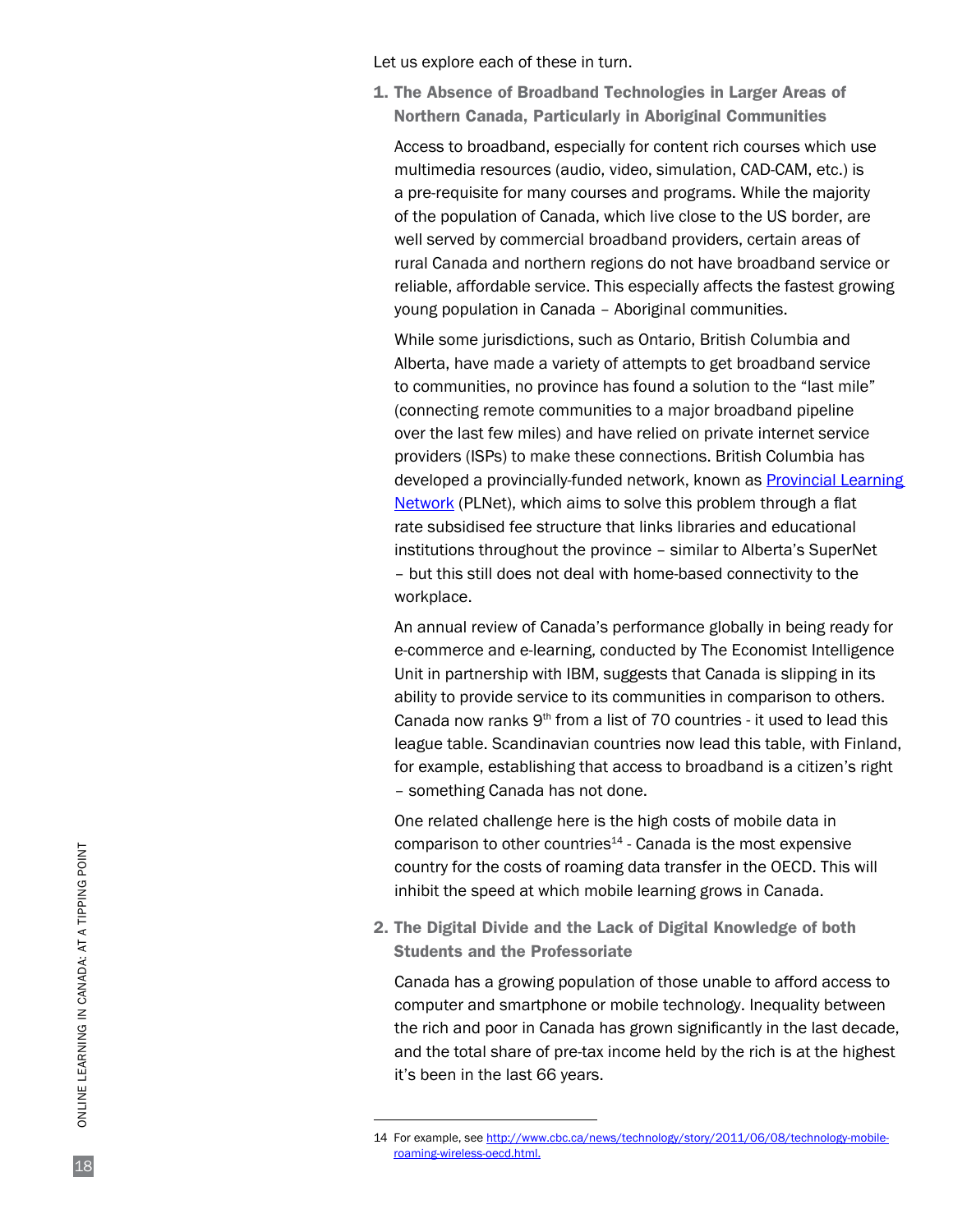While some have suggested that the current generation in school are digital natives, there is compelling evidence that this is not the case.

In addition to having a growing digital divide and a significant number of students with no or low level skills in the use of technology, Canada's professoriate reflects Canadian demographics and is only slowly adopting technology for blended learning or online learning. The low adoption rate – some estimates suggest that just 30-35 per cent of the professoriate regularly use technology for blended learning and that closer to 11-15 per cent use online technologies for fully online learning – reflect the age structure of the sector.

As this gradually changes, so the adoption rates will improve. In a 2012 series of interviews with Ontario [College and University](http://www.contactnorth.ca/trends-directions/perspectives-online-learning-ontario-college-and-university-presidents) [Presidents,](http://www.contactnorth.ca/trends-directions/perspectives-online-learning-ontario-college-and-university-presidents) Contact North | Contact Nord discovered that when it comes to online learning, presidents of both colleges and universities are understandably preoccupied with the experiences of their primary student population, full-time students between the ages of about 18-24. From this perspective, most presidential interest is in what the interviewees call "blended" or "hybrid" learning whereby a course is delivered primarily by face-to-face instruction with specific components offered online. Institutional support should help improve adoption rates.

There is some irony here. Canadian institutions are at the forefront of many developments in online learning, supported by a vibrant research community focused on online learning (the National Research Council, for example, has a group dedicated to this work $15$ ) which is highly engaged in standards development, the development of open education resources (OER) and designs for the effective design, development, deployment and delivery of online learning. Canada has been and continues to play a significant role globally.

One consequence of the low adoption rates for online technologies is the lack of appropriate service standards. In one recent research study of the experience of online learning at a small university which prides itself on being student focused, 85 per cent of students had not received any feedback on assignments submitted during their studies before they sat the final examination. A further 65 per cent reported that the average time to secure a response to a query sent via e-mail was between five and ten working days. Poor service standards are an inhibitor to student acceptance of online learning.

3. The Focus on Growth of Traditional Learning Models

One of the findings of the Sloan Consortium studies of online learning in the US is that institutions which see online learning as core to their strategies for growth and development attract significantly more students to their online offerings than those who see online learning as an adjunct to their core business. Until recently, many institutions

<sup>15</sup> See [http://www.nrc-cnrc.gc.ca/eng/programs/iit/collaborative-technologies.html.](http://www.nrc-cnrc.gc.ca/eng/programs/iit/collaborative-technologies.html)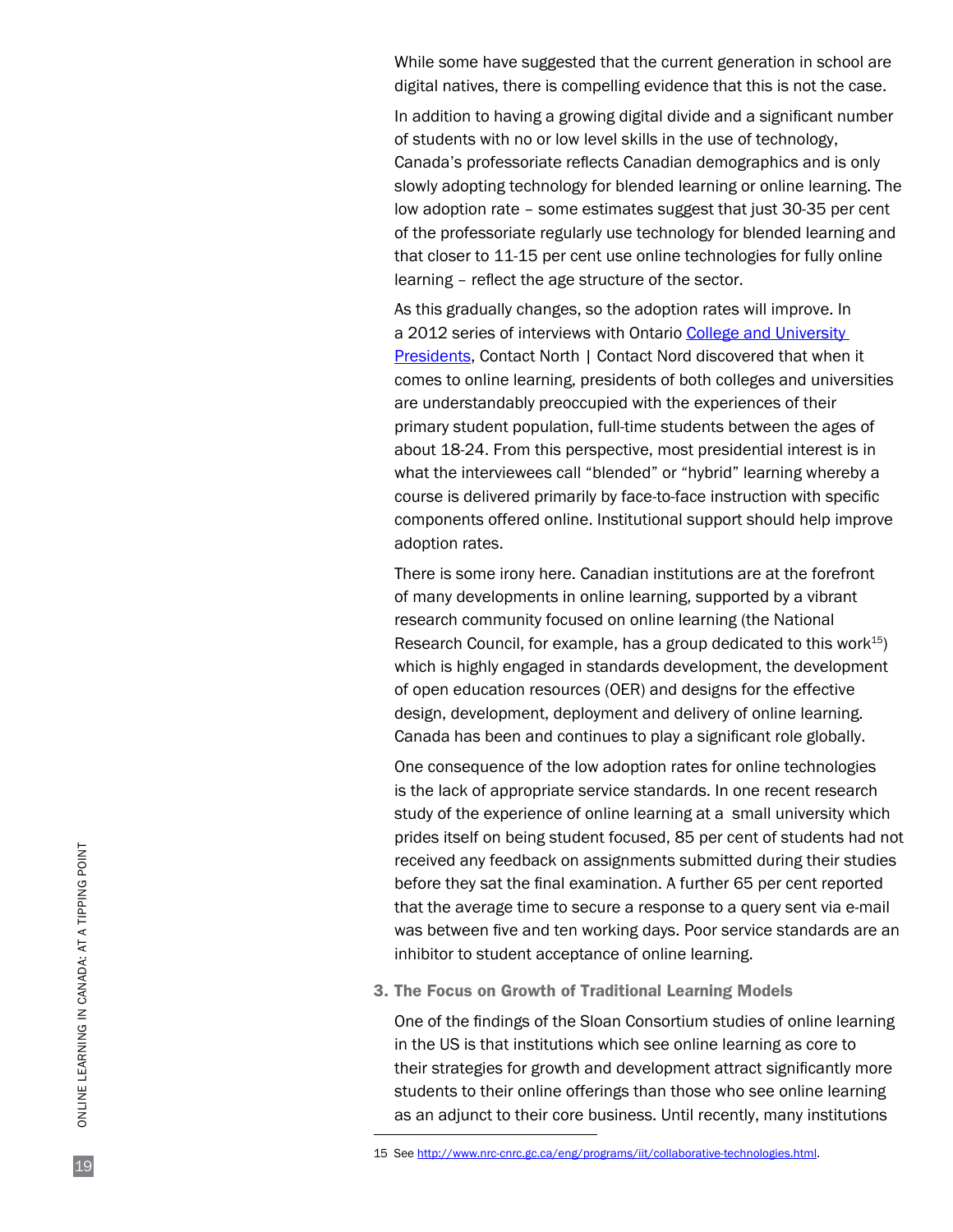saw online learning as an "adjunct" to their core business rather than core to their strategies for growth and development. This is now changing, with more colleges and universities seeing online learning as mission critical for their development.

As more colleges and universities see online learning as a strategic opportunity and begin to invest in the needed infrastructure, faculty development and instructional design support, then the range and number of online programs and courses will increase, as will the adoption rates by faculty and student volumes.

4. Rich Content, Instructor-focused Design now Being Replaced with Designs Based on Student Engagement

Many online courses, which were developed in the first blush of development, were based on a model of rich content developed by a local faculty member, supported by text, with teleconferencing or audio support. As new tools, like PowerPoint and low cost video recording, emerged, then a greater number of faculty started to use these tools to provide "instructional material" to their students. Design was sometimes, but not always, supported by an instructional designer and quality was assured through internal review of course outlines rather than a comprehensive review of the course or program materials.

The result is uneven course quality, with some courses involving no peer-to-peer interaction and only limited levels of student engagement, while some courses are simply excellent, and others are essentially PowerPoint supported by audio or video conference. As new technlogy emerges – Apple's [iBook Author](http://www.apple.com/ibooks-author/) enabling rich multimedia course material to be created on the fly, open educational resource banks, focused problem-based social networks, project design tools and online learning "apps" as well as mobile technology – new and more engaging learning designs are now beginning to emerge. But it takes time to "give up" old models and adopt new ones. As technology changes, the adoption curve is reset to zero.

The range in quality, from very poor to very good, is not so great in Canada as in the US. In most provinces and territories, online programs have to follow best practice guidelines as a result of degree approval processes. We are also beginning to see increasing pockets of innovation in the design of online learning in Canadian post-secondary education, with examples of virtual worlds, course wikis and blogs, mobile learning, learner-centered teaching using content management systems such as WordPress, open educational resources, and e-portfolios. The challenge though is to disseminate such innovations beyond individual instructors or courses – something Contact North | Contact Nord is doing with its Pockets of [Innovation Series.](http://www.contactnorth.ca/innovation/pockets-innovation)

One of the factors aiding the development of more engaging designs is the emergence of focused technologies enabling such things as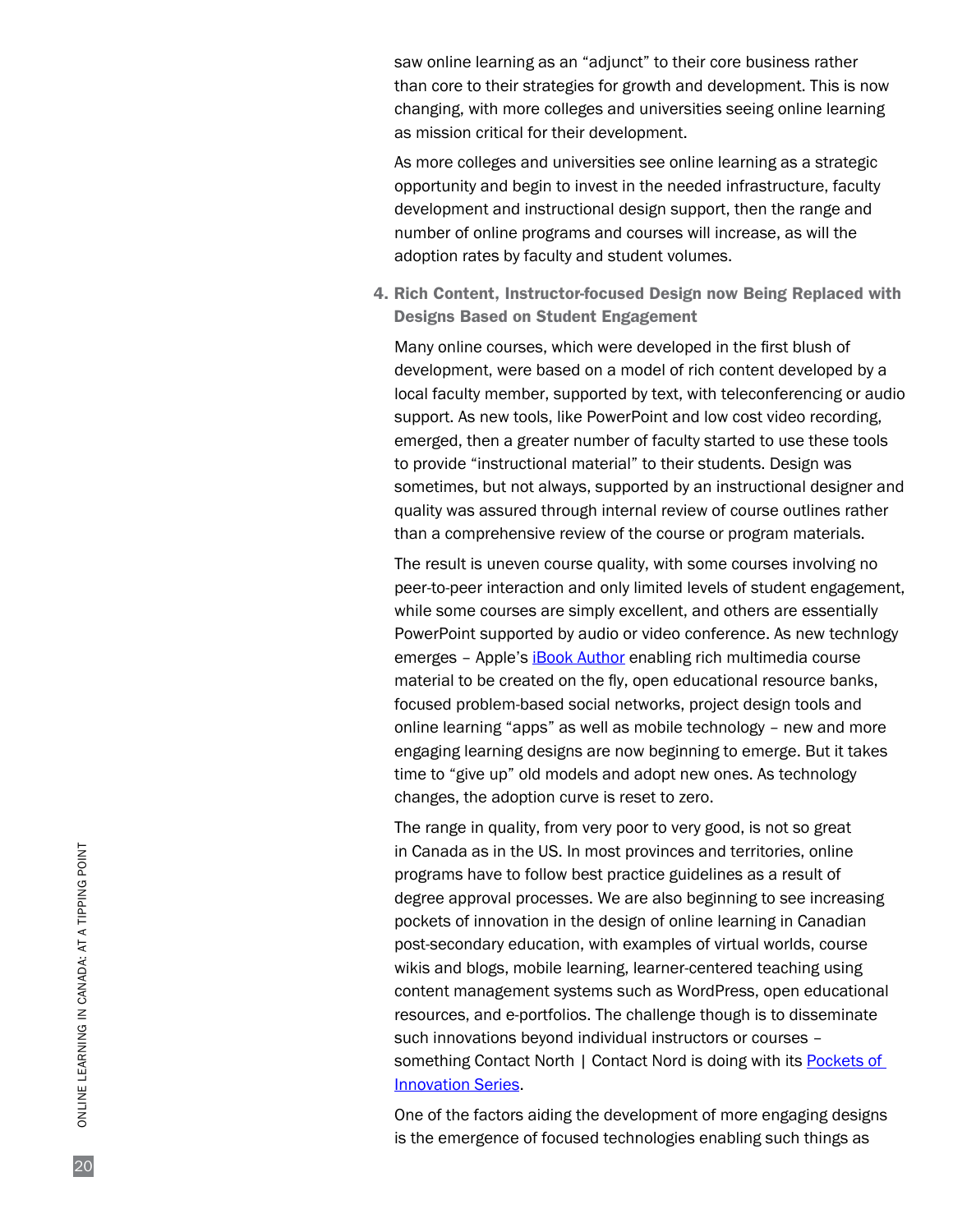immersive learning (simulations and gaming) or more engaging uses of applications ("apps").

5. The Lack of Investment by Governments and Institutions in Instructional Design, Faculty Capacity and Infrastructure

Whenever new resources are made available for post-secondary education in Canada, the first instincts of government and institutions is to increase capacity through conventional means. If the requirement is to significantly increase the number in the workforce with a postsecondary qualification, then more classroom spaces must be provided. Ontario is currently planning the development of three additional satellite campuses and has significantly expanded its conventional infrastructure over the last decade.

The other instinct, evident in British Columbia and Alberta, is to convert effective community colleges into universities. British Columbia converted six and Alberta two. Ontario converted one polytechnic into a university ([Ryerson University](http://www.ryerson.ca/)). The initial premise is that these new universities will continue to maintain their broad focus, will be teaching universities, not research universities, and that they will remain nimble and close to the communities they serve.

The experience elsewhere, particularly in the United Kingdom, is that these institutions soon compete with established universities for scarce faculty members, research dollars and students. So as to be effective in such a competitive market, the "new" universities begin to develop programs and a research agenda which differentiates them from their well established peers, but also begins to mirror them. All then require expansion of their facilities and begin to see online learning as a secondary rather than core strategy for their development.

Despite these developments, online learning has been boosted in several jurisdictions by targeted investments in infrastructure. For example, Newfoundland and Labrador made a substantial investment in infrastructure by partnering with Desire2Learn to offer a provincewide system that supports distance education for students regardless of their location. The system enables ease of transition and access between institutions for students; supports rural-based education development and delivery; and, contributes to a province-wide learning culture. Others have encouraged the establishment of collaborative networks (e.g. **BCcampus** in British Columbia, [e-Campus Alberta,](http://www.ecampusalberta.ca/) [OntarioLearn a](http://www.ontariolearn.com/)nd [Contact North](http://www.contactnorth.ca/) | [Contact Nord](http://www.contactnord.ca/) in Ontario), innovation and faculty development has been noticeable. In the sections which follow, specific developments will be highlighted in the cross-country check-up.

Each of these challenges is being responded to creatively and effectively across the country. More institutions are seeing online learning as strategic, more courses are being developed around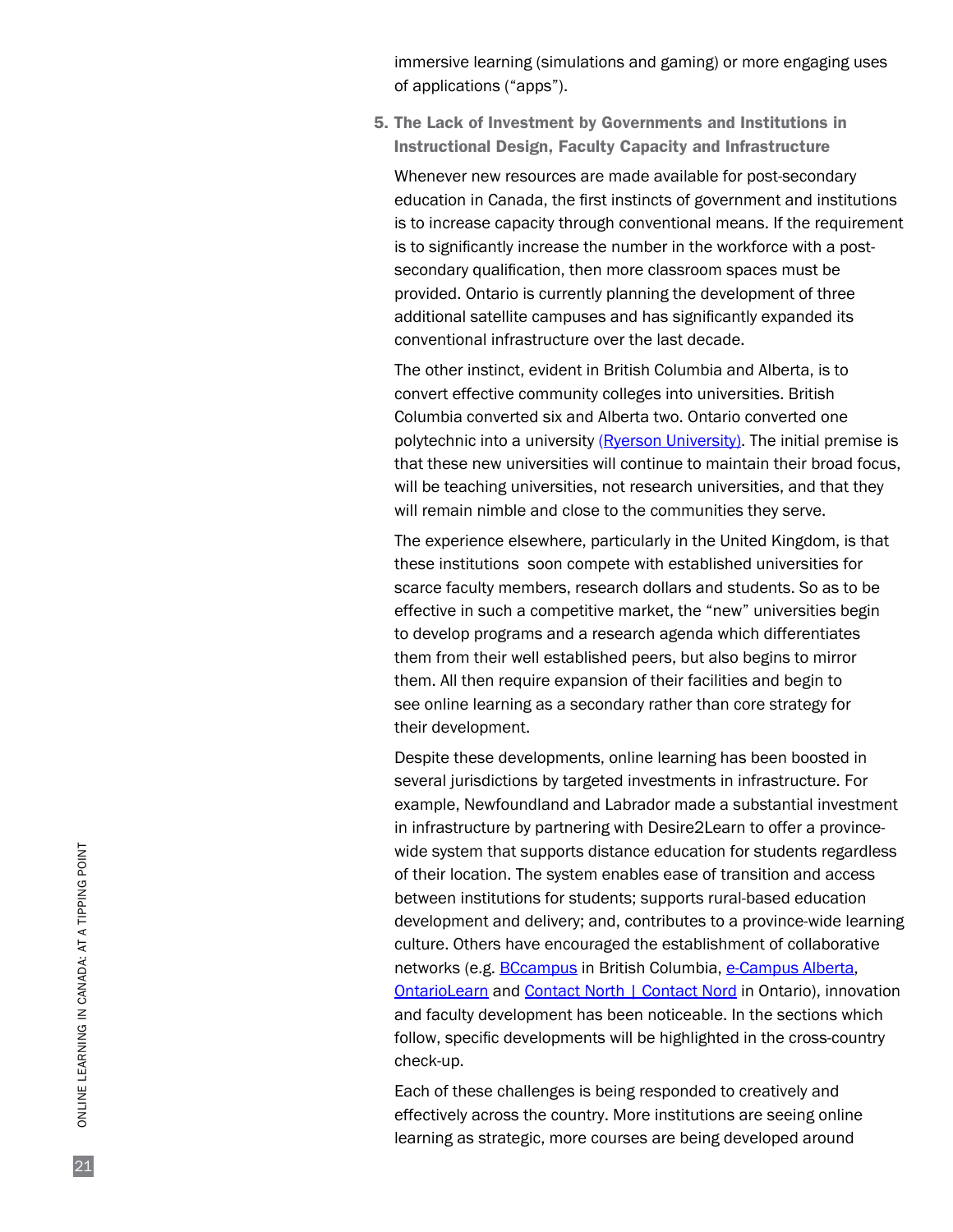models of student engagement and more attention is being paid by governments to investing in online and technology enhanced learning. Canada is truly at a tipping point and has the potential to emerge as a global leader in the design, development, deployment and delivery of online learning.

Some have suggested that the lack of a federal presence in education, especially post- secondary education, is an impediment to a coordinated strategy for the future of online learning and innovative approaches. It is also seen as an impediment to such things as a national system for quality assurance or a national credit transfer system. This was the view taken by the Canada Council on Learning in its final report on the future of learning in Canada $^{^{16}}$ .

Ironically, despite its plea for a federal strategy, this federally created organization has been closed, partly because the current government of Canada has a policy of respecting provincial responsibilities, and clearly sees education as a provincial jurisdiction. Thus there is a trade-off between the diversity which can occur in a wholly provincial system and the control that can arise in a centralized system. Canada has yet to find an effective trade-off between these two policy solitudes.

Attempts at creating national collaborative institutions – e.g. Canada Virtual University or Human Resource Development Canada's Campus Canada $17$  - have stalled or failed, especially in their attempt to secure collaboration aimed at such things as e-portfolio development $18$ , course coordination so as to avoid duplication or the development of shared approaches to prior learning assessment.

## CROSS-COUNTRY CHECK-UP

In this section, we will review key developments occurring across Canada, highlighting just those most significant for an understanding of the current state and opportunities for online learning in Canada.

## British Columbia

The [University of British Columbia](http://ctlt.ubc.ca/distance-learning/) (UBC), [Thompson Rivers a](http://www.tru.ca/)nd [Royal](http://www.royalroads.ca/)  [Roads](http://www.royalroads.ca/) universities have shown considerable leadership in distance and online learning in British Columbia, building on the legacy of the Knowledge Network, the Open College and the Open University of British Columbia (closed in 2001 so as to enable the creation of BCcampus). While many of the Thompson Rivers courses are still distance education

<sup>16</sup> See [http://www.ccl-cca.ca/pdfs/CEOCorner/2010-10-11WhatistheFutureofLearninginCanada.](http://www.ccl-cca.ca/pdfs/CEOCorner/2010-10-11WhatistheFutureofLearninginCanada.pdf) [pdf.](http://www.ccl-cca.ca/pdfs/CEOCorner/2010-10-11WhatistheFutureofLearninginCanada.pdf)

<sup>17</sup> Campus Canada was an agency of the federal government that focused activity on employees in the workforce and adult learners who are preparing to enter the workforce. It ceased operations in 2005-2006. See http://www.google.ca/#hl=en&sclient=psy-ab&q=e-portfolio+Campus+Canada&oq=e-portfolio+Campus+Canada&aq=f&aqi=&aql=&gs\_nf=1&gs\_l=se rp.3...55261.58669.0.59061.9.8.1.0.0.1.205.1 082.0j7j1.10.0.fAfII5yN8pw&pbx=1&bav=on.2,o r.r\_gc.r\_pw.r\_qf.,cf.osb&fp=e19d74c3290f92e7&biw=1920&bih=988.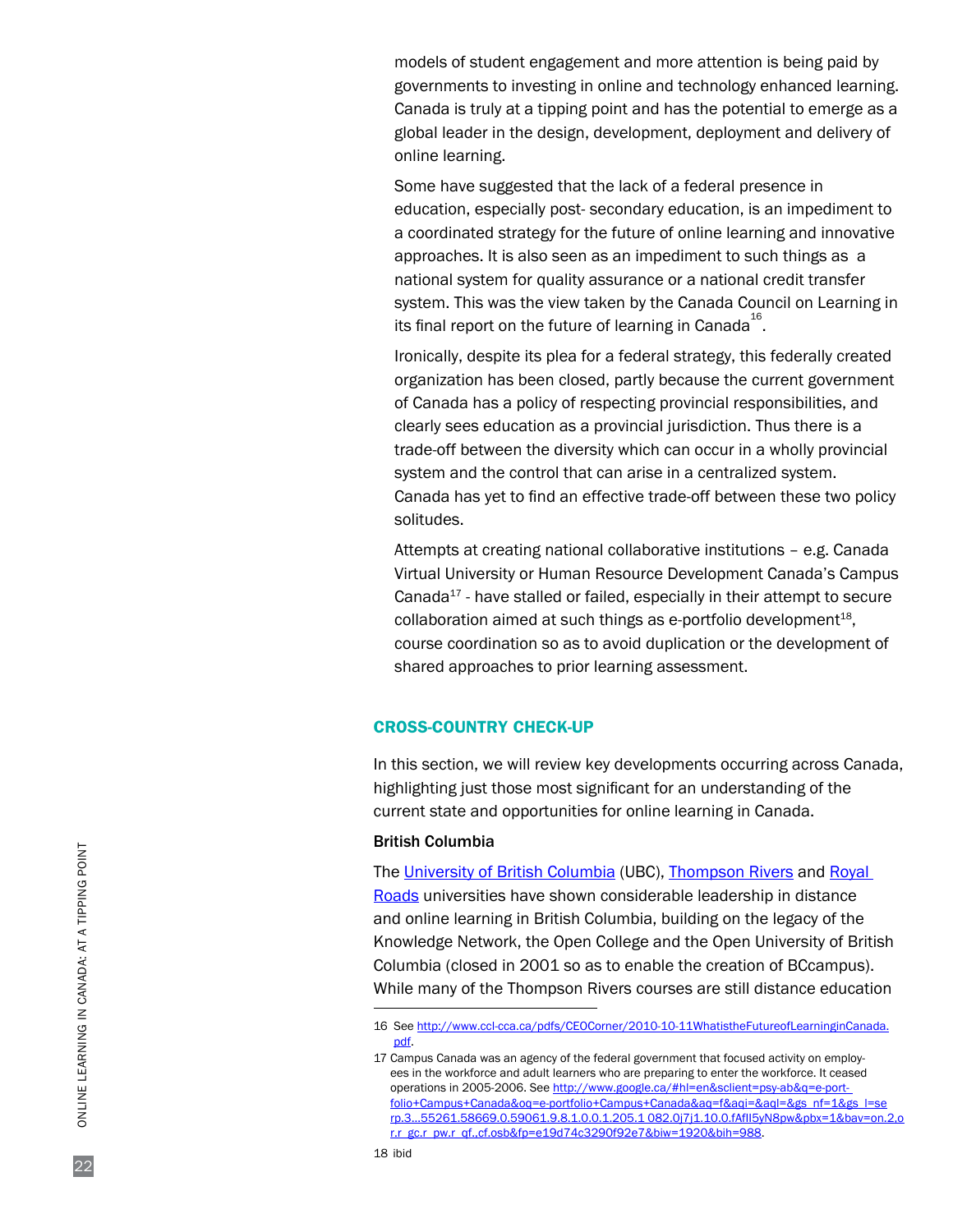(print) based, innovation has been shown in course design and development by UBC and Royal Roads.

The British Columbia Institute of Technology (BCIT) is also in the forefront of online and distance education in BC delivering 40 fully online or distance certificates, diplomas and degrees as well as a blended learning Bachelor of Science in Nursing. Online program development is integrated into its regular curriculum development processes and program delivery is handled by the six schools. Program development, instructional design and faculty development are supported by one of the largest Learning & Teaching Centres in the province. BCIT has also invested heavily in the development of 3D simulation learning objects for use in online, blended and face-to-face programs.

However, the most significant support for online learning in the province has been the creation in 2002 of [BCcampus.](http://www.bccampus.ca/) This is an organization which uses information technology to connect the expertise, programs, and resources of all post-secondary institutions in the province under a collaborative service delivery framework. It also identifies, acquires, develops and implements innovative technologies and services that facilitate system-wide connection points for student services and provide collaborative educational models for faculty and instructors.

Since 2003, BCcampus' [Online Program Development Fund](http://www.bccampus.ca/online-program-development-fund-opdf-2/) has invested \$9 million resulting in the following outcomes:

- 144 grants awarded (2003-2010);
- 100 per cent participation across the post-secondary system;
- 83 per cent partnerships mostly inter-institutional but also with K-12, health authorities, not-for-profits, professional associations, e-learning companies, Aboriginal communities, foundations, amongst others;
- 47 credentials developed;
- 355 courses, 12 workshops, 19 web sites/tools and 396 course components (learning objects, labs, textbooks, manuals, videos) developed across almost all academic fields of study; and
- 100 per cent licensed for open free sharing and reuse by all postsecondary institutions in British Columbia.

All post-secondary institutions make extensive use of blended learning.

## Alberta

[Athabasca University](http://www.athabascau.ca/) dominates the university sector's provision of open access, flexible registration and completion for courses and programs at the undergraduate level in Alberta. It also has a large graduate student population, dominated by the MBA, Masters of Distance Education, Masters of Nursing degrees and Masters of Arts in Integrated Studies and its doctoral degrees in distance education and business administration.

[Mount Royal University](http://www.mtroyal.ca/programscourses/continuingeducation/elearning/index.htm) and Northern Alberta Institute of Technology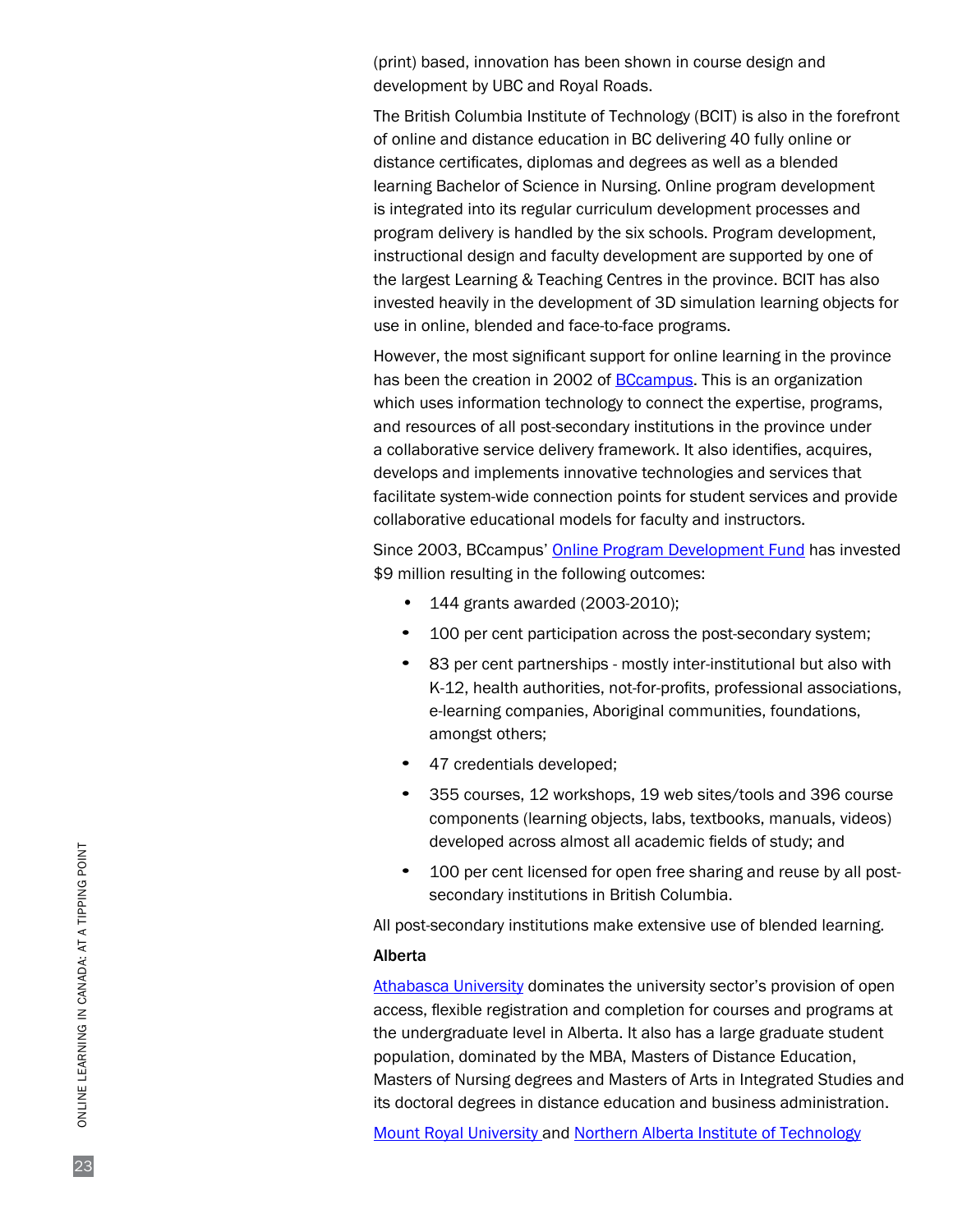[\(NAIT](http://www.nait.ca/64107.htm)) also offer online programs, with the former having eleven such programs available.

The college sector, working through [e-Campus Alberta](http://www.ecampusalberta.ca/), offers some 700 courses and over 60 fully online programs and currently has some 3,000 students. It uses [Moodle a](http://www.moodle.org/)s its core platform.

The provision of online learning in Alberta is greatly aided by the existence of the [Alberta SuperNet –](http://www.servicealberta.gov.ab.ca/albertasupernet.cfm) a major and substantial broadband network connecting every community in Alberta in which there is a public building of any kind and enabling "last mile" connectivity to this pipe through local ISPs.

## The Prairies – Saskatchewan and Manitoba

Saskatchewan established the Virtual Campus in 2000-2001 which was intended to integrate the online learning offerings of the universities, colleges and SIAST Polytechnic. This work has now been fully integrated into the activities of each post-secondary institution.

[Campus Manitoba \(](http://www.campusmanitoba.com/)CMB)19, whose partners are the [University of](http://www.umanitoba.ca/) [Manitoba](http://www.umanitoba.ca/), the [University of Winnipeg,](http://www.uwinnipeg.ca/) [Brandon University a](http://www.brandonu.ca/)nd the [Collège](http://www.ustboniface.mb.ca/)  [universitaire de Saint-Boniface](http://www.ustboniface.mb.ca/), is a virtual campus whose mandate is to respond to the administrative and pedagogical needs of Manitoba learners. CMB offers and supports post-secondary courses in numerous communities throughout Manitoba. In addition, CMB provides logistical support for students at [Red River](http://www.rrc.mb.ca/) [College,](http://www.rrc.mb.ca/) [Assiniboine](http://www.assiniboine.net/)  [Community College](http://www.assiniboine.net/), and [University College of the North's d](http://www.ucn.ca/)istance learning courses.

While CMB does offer an online catalogue, most courses are face-to-face. Very few courses are offered completely at a distance. Other uses of technology within the CMB include courses supported by related websites and courses that use [LearnLinc i](http://www.onlinecbt.com/LearnLinc.htm)nteractive audio and videoconferencing conferencing technology software. At the current time, the Nursing program is the only collaborative program at CMB that uses both oncampus and distance delivery leading to an accreditation. To date, little exists in the CMB collective to support courses at the graduate level

CMB's Department of Library Services features a supportive 'researching from a distance' tutorial and provides a personal contact for additional library support. CMB also maintains an 'On-line Writing Centre', which has publications for student support and provides an e-mail service for students with specific questions on writing.

## Ontario

Ontario has invested heavily in the development of a world-class postsecondary education and training system – it has one of the most intense concentrations of post-secondary institutions in the world. With a foundation of twenty universities and twenty four colleges and a vibrant training sector, Ontario sees post-secondary education as a strategic

<sup>19</sup> Campus Manitoba (2001). [On-line]. Available: [http://www.campusmanitoba.com/.](http://www.campusmanitoba.com/)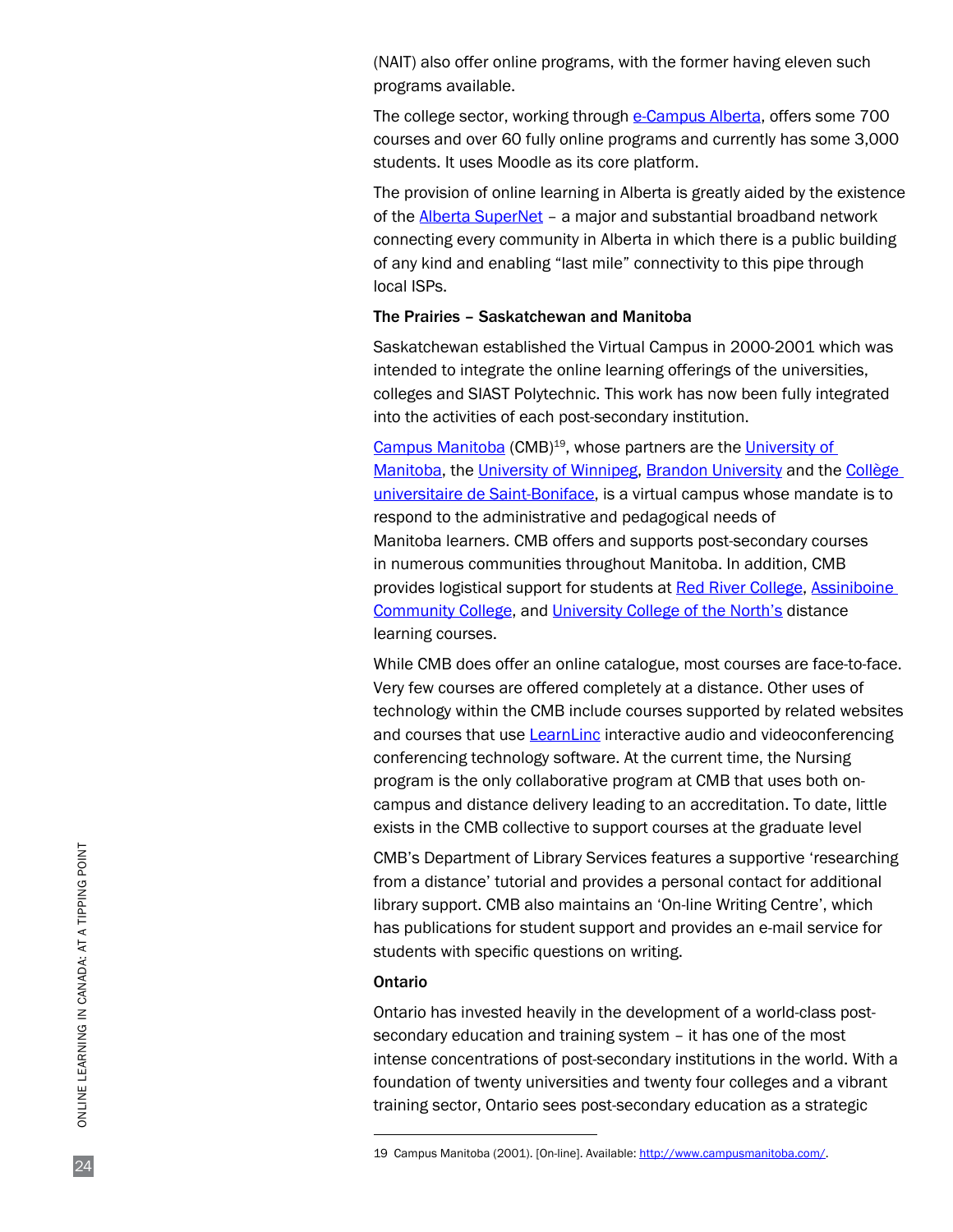investment for its future. Ontario intends to increase the number of highly qualified people in its workforce to improve productivity and competitiveness and develop its creative economy.

Ontario has set the target of achieving a rate of post-secondary attainment in the workforce of 70 per cent - moving from the current level of 59 per cent<sup>20</sup>.

It is helped by having one of the world's leading systems of compulsory education, ranked amongst the top education systems in the world. It also has a knowledge-based economy, with a strong focus on information technology and technology-rich service sector, which is demanding more and more skilled employees, entrepreneurs and leaders. Ontario's health care system and public service are other significant areas of employment which demand skilled knowledge workers.

Key to enhanced attainment rates are issues of access, affordability, equity and quality. Ontario is working on all of these issues to increase access through expanding the post-secondary system, offering support for students to make their education affordable, working on specific strategies to promote equity (especially in relation to access and outcomes for Aboriginal learners) and quality.

- Ontario currently has approximately 500,000 online course registrations - over twice that of any other Canadian jurisdiction.
- 18,000 college and university online courses and 1,000 fully online programs.
- The overall number full-time equivalent learners studying online in Ontario is 52,500.
- In the college sector, completion rates for online learning are between 70-79 per cent (median of 76.1 per cent) and for universities between 85 per cent and 95 per cent (median is 89 per cent).
- A public commitment, made in 2010, to the creation of the Ontario Online Institute (OOI) and a framework proposal for the design and deployment of the work of the OOI.

Ontario has invested in significant online learning infrastructure. We will now briefly review these investments.

[OntarioLearn](http://www.ontariolearn.com/) is a consortium of 24 Ontario colleges who have partnered to develop and deliver online courses. Each partner college selects courses from the OntarioLearn.com course inventory that will complement its existing distance education offerings. This partnership approach has allowed member colleges to optimize resource use, avoid duplication and, more importantly, increase the availability of online learning opportunities for their students. Through this virtual classroom environment, students can pursue their educational goals -

<sup>20</sup> Based on the review by the HEQC - see [http://www.heqco.ca/SiteCollectionDocuments/](http://www.heqco.ca/SiteCollectionDocuments/FINAL%20PSE%20Attainment%20Re-) [FINAL%20PSE%20Attainment%20Re-](http://www.heqco.ca/SiteCollectionDocuments/FINAL%20PSE%20Attainment%20Re-) search%20Note%20ENG.pdf, especially at page 2.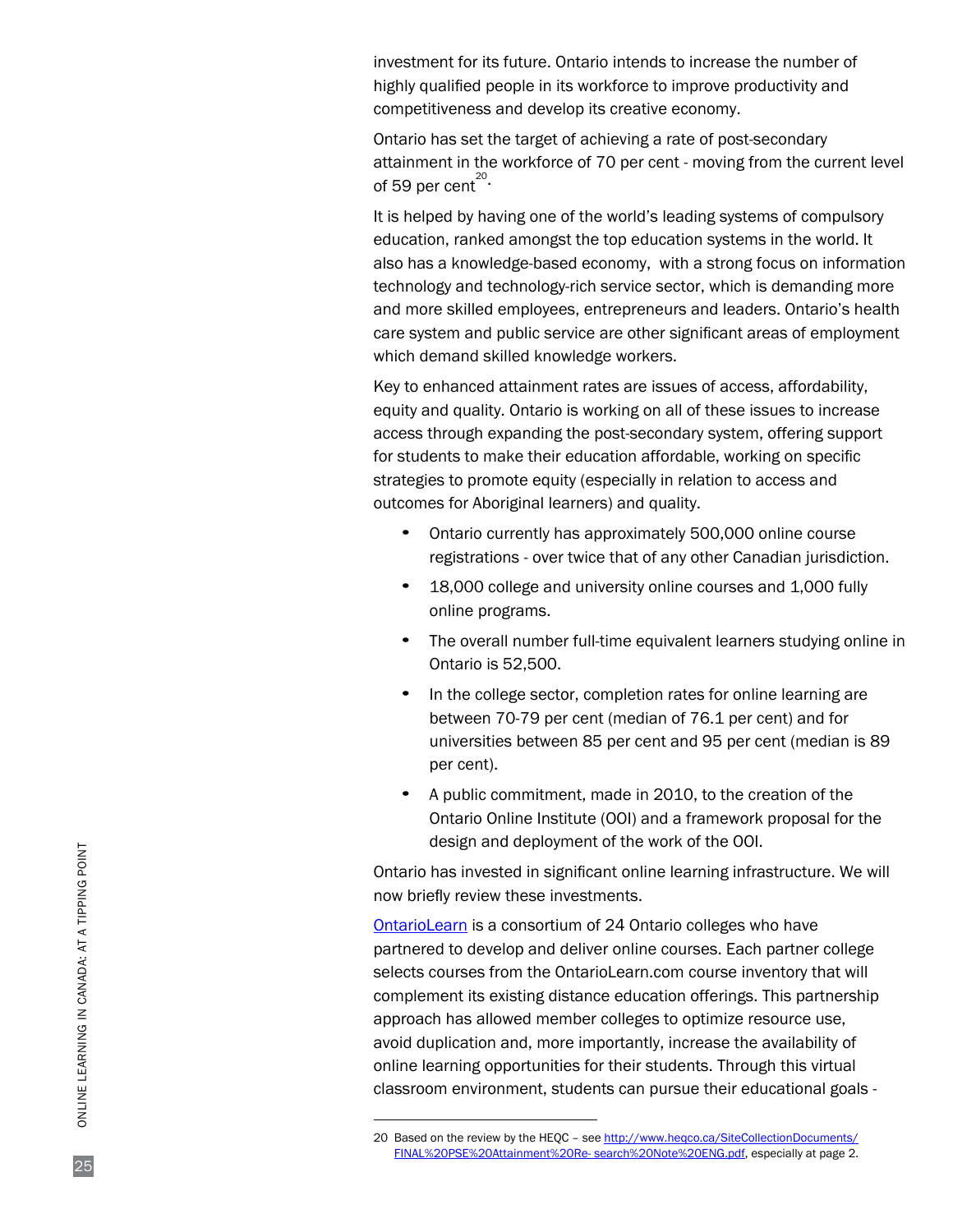whether that be the completion of a single course or the fulfillment of a college certificate or diploma. Students can take courses from their home or office, accessing their course at their convenience. Learning is facilitated by an instructor who is available to answer questions, encourage discussion on course topics, and provide feedback. Course instructors and fellow classmates may live anywhere in Canada, the US or somewhere else in the world (boundaries are endless on the web).

The [Ontario Research and Innovation Optical Network](http://www.orion.on.ca/) (ORION) is an advanced technology, "ultra-fast" fibre optic network, owned and operated by a not-for-profit organization dedicated to supporting and advancing research, learning and innovation. ORION connects all of Ontario's universities, most colleges, several teaching hospitals, other public research facilities and a growing number of school boards to one another and to the global grid of research and education (R&E) networks. As Ontario's advanced R&E network, ORION is a critical tool that supports and facilitates research, education, collaboration and innovation benefitting Ontario's researchers, educators and learners. Stretching 5,800 kilometres, it is one of the largest R&E networks in the world.

[Ontario Council for University Lifelong Learning](http://www.ocull.ca/) (OCULL) is a professional association for administrators and practitioners who develop and deliver degree and non-degree continuing education programs in Ontario universities. OCULL is an advocate for adult learners at Ontario universities, a collegial network, and a vehicle for professional development for its members.

The [Independent Learning Centre](http://www.ilc.org/) (ILC) is mandated by the government of Ontario as the province's designated provider of distance education and GED Testing. The ILC offers Ontario credit courses in English and French for Grades 9 to 12, as well as the Ontario Secondary School Diploma (OSSD) and the GED Testing Program. In addition, the ILC has Englishas-a- second-language courses, and a variety of student services.

ILC's outstanding credit and non-credit courses and educational services enable students to earn a high school diploma or equivalent, upgrade their skills, and achieve their academic and career goals. The ILC's flexible and accessible courses allow students to pursue their education, their way - anytime, anywhere.

[Contact North| Contact Nord](http://www.contactnorth.ca/) is a distance education and training network serving the entire province, and is unique in North America in terms of its reach (covering a geographic area of over 1 million square kilometres and a population of over 13 million) and the large number of public education and training providers supported (24 public colleges, 20 public universities and over 250 public literacy and basic skills and other training providers). It has 112 staffed [online learning centres i](http://studyonline.ca/student-services/access-centres)n communities across the province creating local hubs where students can use audioconferencing, videoconferencing and web conferencing technologies to access synchronous courses delivered by the education and training providers.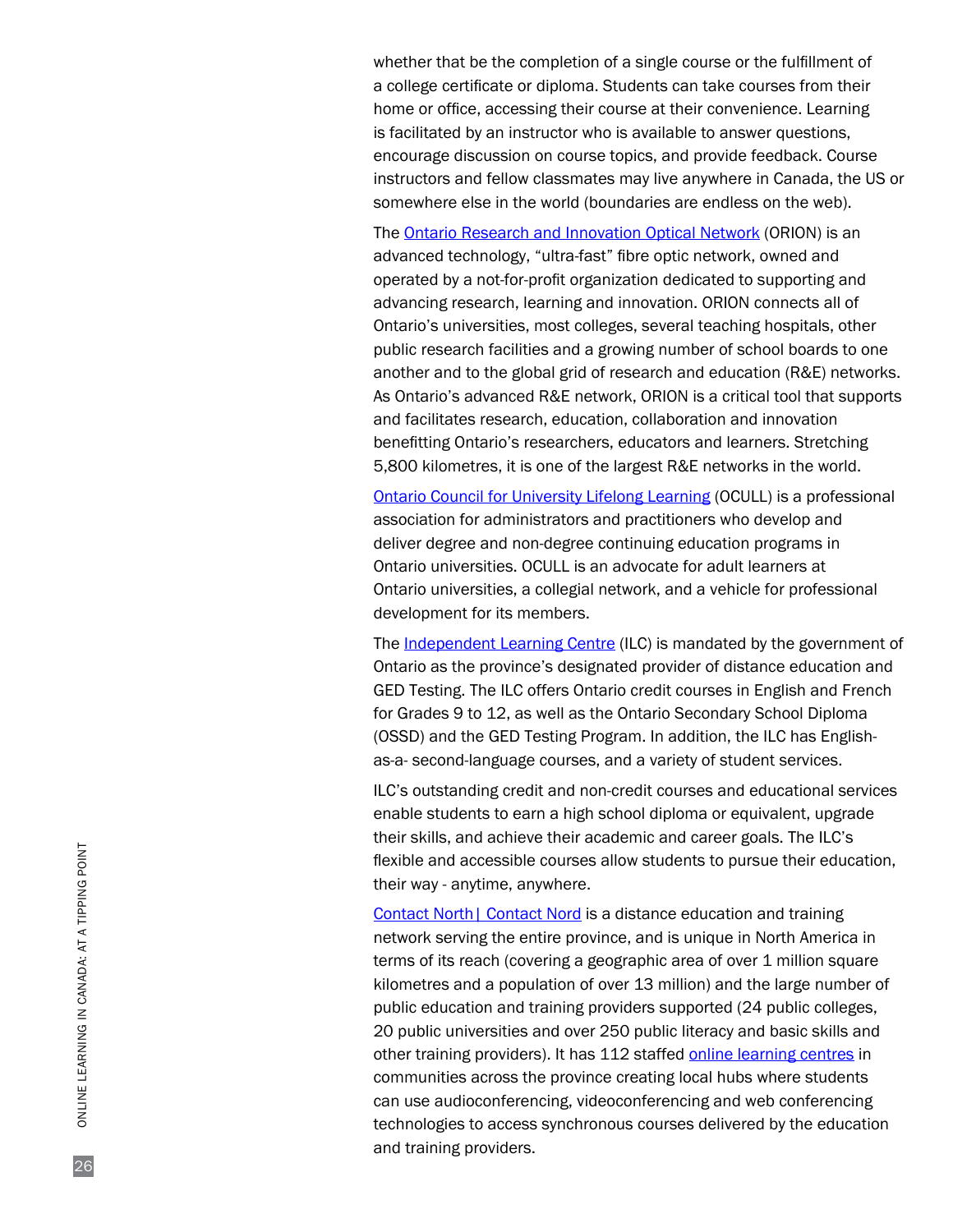Students can also use computer workstations and Internet connectivity at the centres to participate in online courses, and have access to a host of [support services and information.](http://studyonline.ca/student-resources) Its primary focus is on supporting the education and training needs of Ontarians in small, rural and remote areas of the province where the online learning centres are located. It also focuses on supporting the needs of Aboriginal learners with 26 of the 112 centres in Aboriginal communities and a Centre of Excellence in Aboriginal Distance Education & Online Learning to support Aboriginal communities and training organizations.

The organization plays a significant role in supporting the delivery of literacy and basic skills training across the province through Ontario's e-Channel literacy initiative. Contact North | Contact Nord provides the web conferencing platform for synchronous delivery of these training courses, provides technical support for the platform, delivers coordination services to the training providers and hosts the [e-Channel](http://www.e-channel.ca/) website, the gateway for students to access the web conferencing platform and information.

To support students and prospective students, Contact North | Contact Nord offers the only province-wide [student portal w](http://www.studyonline.ca/)ith information on over 1,000 online programs and over 18,000 online courses from Ontario's education and training providers. The organization also supports the post-secondary education and training sector to build capacity for online learning through its [faculty portal](http://www.contactnorth.ca/home) which provides resources and information for faculty, instructors, administrators, distance education and online learning staff and instructional designers.

In 2012, Contact North | Contact Nord marks its 25<sup>th</sup> year of continuous operation. Services are available in Canada's two official languages, English and French. Contact North | Contact Nord supported almost 34,000 registrations for Ontario's public education and training providers in 2010-2011. The organization, with its headquarters in Thunder Bay, ON, is a not- for-profit corporation governed by a volunteer Board of Directors and funded by the Ontario Ministry of Training, Colleges and Universities.

#### Québec

In addition to the TÉLUQ programs, degree level programs are available from [Dawson College](http://www.dawsoncollege.qc.ca/), [Laval University,](http://www.ulaval.ca/) [Concordia University a](http://www.concordia.ca/)nd [University of Montréal](http://www.umontreal.ca/english/). There is also a collaborative network of community colleges and universities, known as [Comité de Liaison Interordres en](http://www.clifad.qc.ca/) [Formation à Distance](http://www.clifad.qc.ca/) (CLIFAD), which coordinates college programs in both French and English offered throughout Québec. The focus of much of this work is undergraduate studies, though selected professionallyfocused graduate programs are also increasingly being made available in French.

[KnowledgeOne i](http://www.knowledgeone.ca/k1/index.aspx)s a Québec-based an online educational services company that provides e-learning services, infrastructure and support in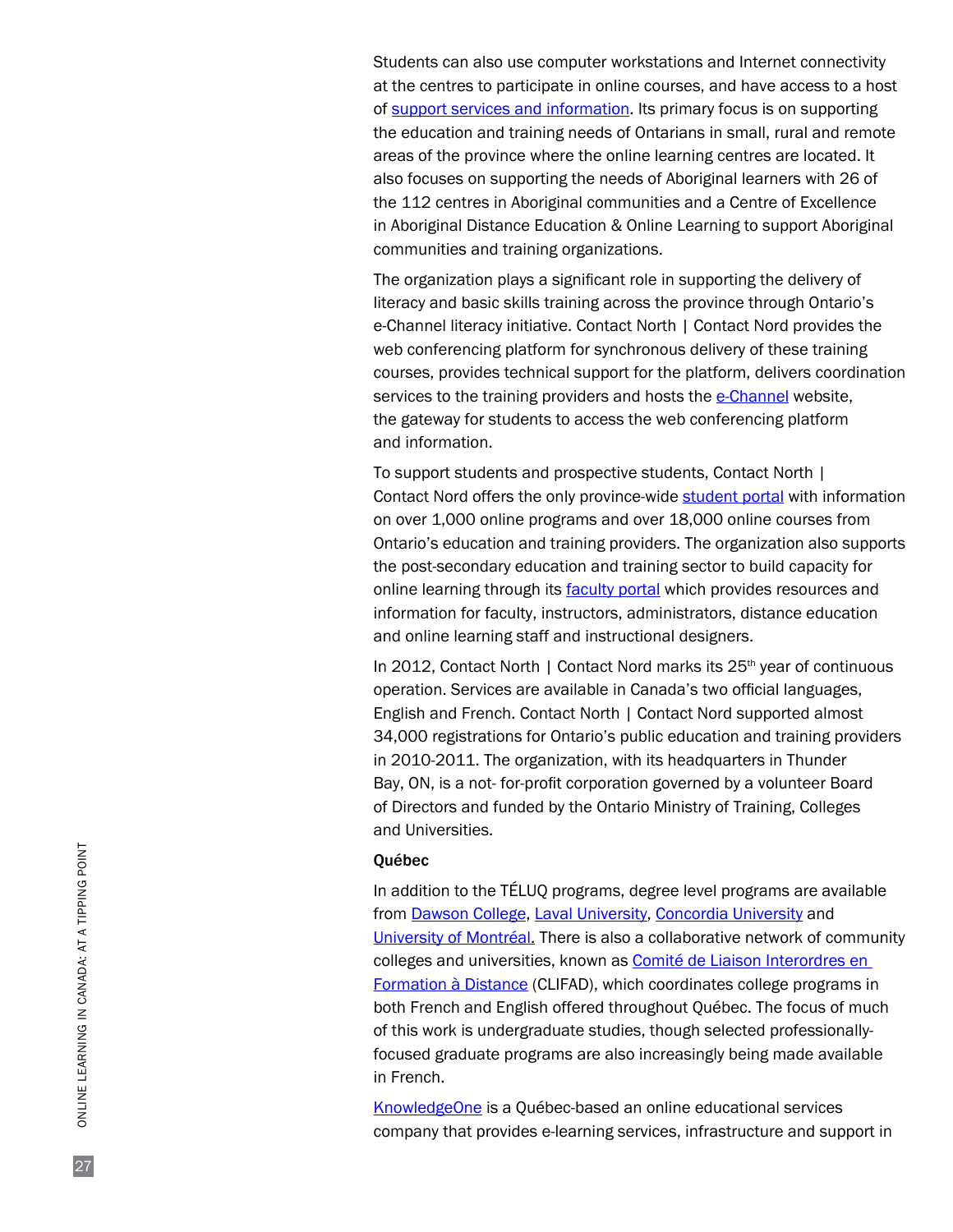a learner-centric environment customized for virtually any type of learner. The company develops online learning courses for Concordia University.

## Atlantic Canada

Some colleges and universities in the Atlantic provinces offer both fully online programs and others offer programs which are available in part online and in part through classroom-based activity.

For example, [Cape Breton University \(](http://www.cbu.ca/)Nova Scotia) offers an MBA in Community Economic Development in several locations across Canada, with elective courses available online. [Dalhousie University \(](http://www.dal.ca/)Nova Scotia) also offers an MBA online.

New Brunswick actively encouraged the development of online learning and sought to attract private online universities to the province. The [University of New Brunswick](http://www.unb.ca/) offers several programs online and the private universities – [Yorkville University a](http://www.yorkvilleu.ca/)nd [University of Fredericton](http://www.universityfredericton.ca/) – have developed focused strategies on graduate programs which has enabled their survival.

Memorial University (Newfoundland and Labrador) offers a variety of programs at the undergraduate, graduate, certificate and diploma levels. Fifteen of Memorial's programs can be fully completed online, while 10 programs can be partially completed online with some on-campus coursework required.

The [University of Prince Edward Island](http://www.upei.ca/) (Prince Edward Island) offers continuing education courses online in a range of subjects as well as some certificate programs. None of the college programs and none of the academic degree programs are available online.

#### THE FUTURE

#### First, the bad news.

Canada is home to major companies with a vested interest in growing online learning. These include the major telephone and multimedia companies ([Telus](http://www.telus.com/), [Bell](http://www.bell.ca/), [Rogers](http://www.rogers.com/), [Shaw,](http://www.shaw.ca/) [Research in Motion,](http://www.rim.net/) [Desire2Learn,](http://www.desire2learn.com/) [Open Text](http://www.opentext.com/), [CAE a](http://www.cae.com/)nd several others) including companies building learning apps for mobile learning devices.

What is not occurring, at least yet, are serious and focused public: private partnerships aimed at expanding the reach and improving the quality of online learning. These partnerships, such as that between the Kentucky [Community and Technical College](http://www.kctcs.edu/) system and [Pearson](http://www.pearson.com/) in the US, can be transformative. There is a general hesitancy in the public sector about partnering with the private sector but its lack of involvement in postsecondary education in Canada is likely to slow the pace of innovation.

So too are the general conditions of austerity and fiscal prudence which are appearing in a variety of jurisdictions. Budgets in all of the populous provinces see a reduction in real terms of funds available to colleges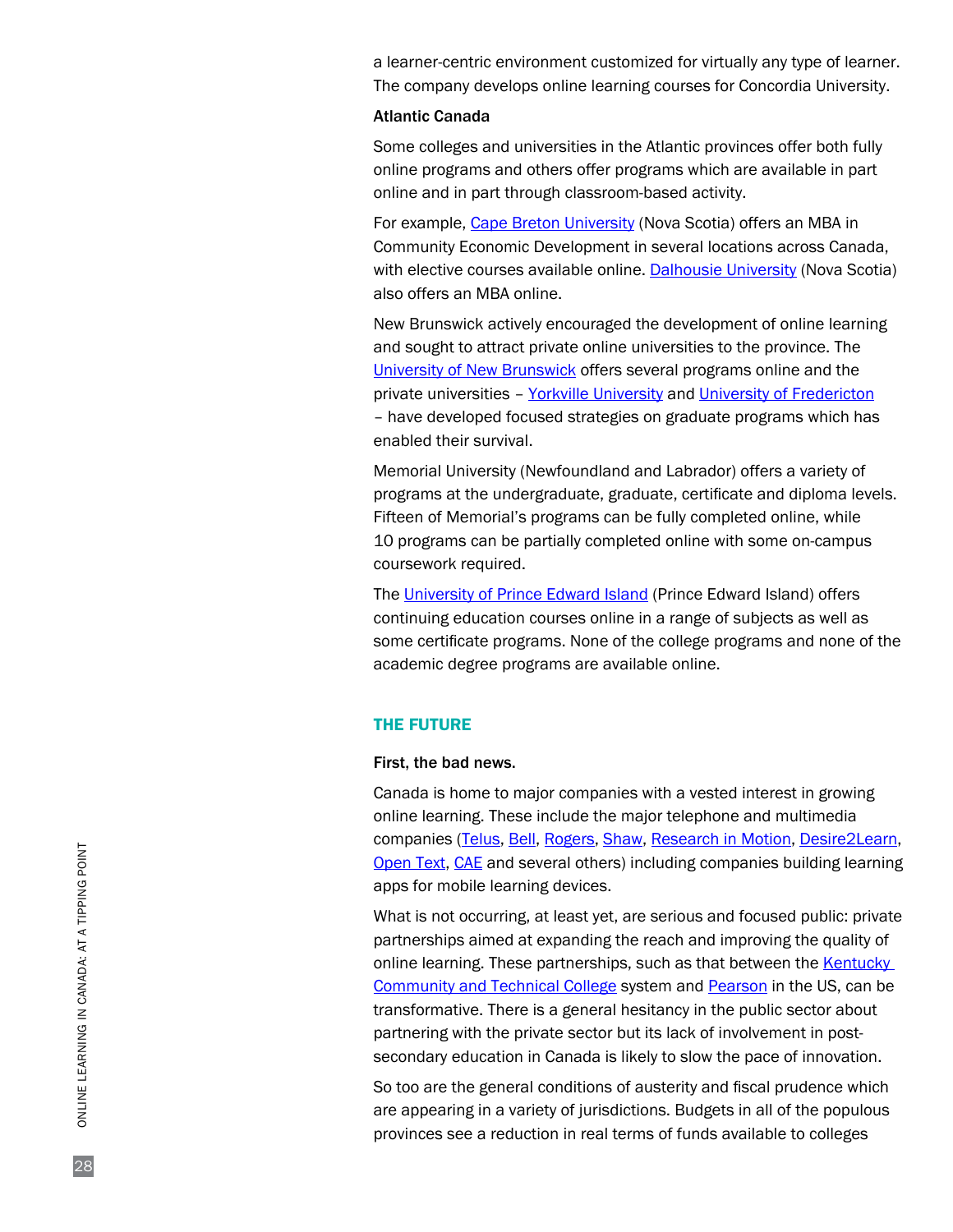and universities (public sector investment is generally below the rate of inflation and cost increases at these institutions) and increase in student fees. Some see this as an opportunity to change their institutions and offer more online learning as part of the strategy for the future. This is not helped by the preoccupation of governments with capital investment and physical infrastructure.

A third inhibitor is the persistence of the Carnegie unit as the basis of funding of post- secondary education. This measure, developed in the 1920s, seeks to link time on task and time in class to the funds made available to support student learning. While this funding model persists, innovation and change will be inhibited by trying to fit  $21<sup>st</sup>$  century learning processes into a 19<sup>th</sup> century funding model.

A fourth inhibitor is the state of technology management in postsecondary institutions. Senior academic administrators often lack the knowledge needed to support the use of learning technologies, and sometimes rely too heavily on the IT specialists regarding decisionmaking in this area. However, for all sorts of good reasons, the CIOs of post-secondary institutions or their counterparts have been preoccupied by standards, privacy and security. These are proper concerns. But to many who wished to make use of innovative technologies, such as mobile learning or social networks, they have found their IT service to be an inhibitor rather than an encourager. At one community college, the iPad was seen as recently as February 2012 as a "passing fad" by the CIO – this despite the evidence that tablets will outsell PCs by 2014 and that the iPad is the fastest selling technology of all time.

A final inhibitor is the lack of incentives provided to faculty to develop engaging, effective and successful online courses. At many colleges and universities (but not all) faculty are given minimal release time from their normal duties to design, develop and deploy online learning courses and programs. In some institutions, skilled and experienced instructional design capacity is available to support them in this work, but in others they are "on their own." Some institutions have appropriate and effective faculty development programs to support this work; in others such investments are limited. The basic assumption has been to support faculty who wish to develop online courses "where this is possible." Until institutions see this work as core to their future, faculty will see it as marginal to their workload.

#### And now some good news.

There are signs of more institutions seeing online learning as critical to their strategy and core to their business plans for the future. Despite the constraints, they are beginning to identify programs and investments which could increase registrations, reach and success rates for their programs. Such institutions include universities (including some of the "new" universities) and colleges. This is part of the global trend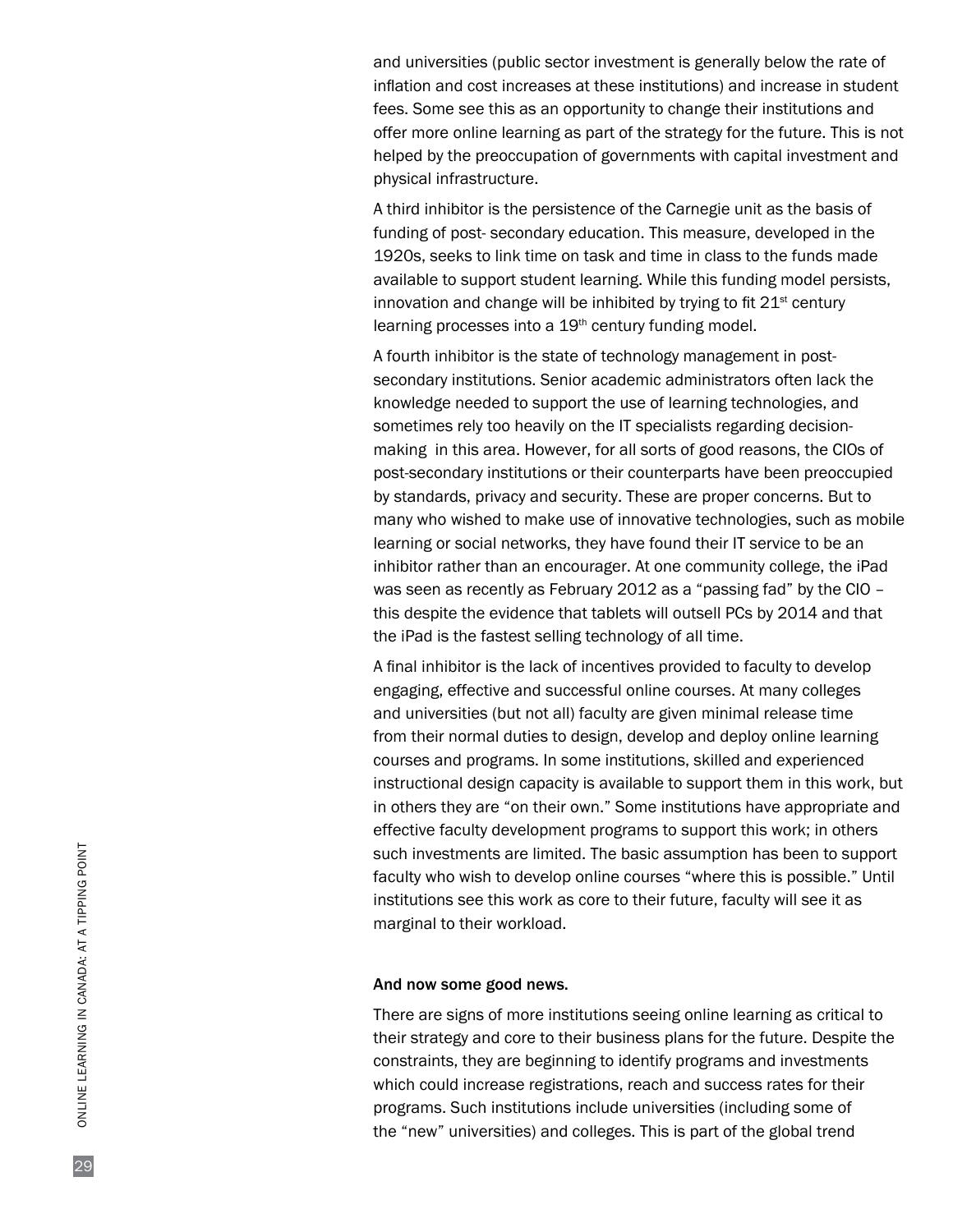towards seeing online learning as a core strategy for the next phase of development of post-secondary education.

Specific areas of interest are ancillary health services – especially eldercare, care in the community, education, leisure and tourism and apprenticeship. Professionally oriented online masters programs targeted at lifelong learners, especially in business and health, have proven to be popular, with some of these relying entirely on tuition fees to cover costs.

Most Canadian post-secondary institutions are now beginning to work with faculty to identify the supports they need and are making new investments in technology and instructional design capacity. They are also leveraging their access to OER to accelerate course and program development. Systematic faculty training, particularly in the pedagogy needed to fully exploit the application of technology, though, remains a challenge.

Some institutions, such as the University of British Columbia, the University of Guelph, Memorial University and several universities in Québec, have integrated their faculty development units, learning technology support, and distance education units into a single, integrated faculty and student support unit, called Centres of Teaching, Learning and Technology, or something similar. These are often not just support units for faculty, but centres of innovation and development for online teaching, and provide a critical role in moving innovation from isolated pockets into cross-institutional developments. One example is UBC's course wikis, where more than 100 different courses have 'open' wikis that enable faculty and students, from both within and outside the university, to develop specialist topics or 'nodes of excellence' related to specific courses.

Similarly, there are increasing examples of the integration of web 2.0 technologies into both classroom and online learning. One outcome is the greater participation and engagement of learners in developing content and demonstrating their knowledge through multimedia e-portfolios, wikis and blogs. Examples from Ontario can be found in Contact North | Contact Nord's [Pockets of Innovation Series](http://www.contactnorth.ca/innovation/pockets-innovation/).

These developments are still limited to individual instructors or at most single courses. The next step - another indication that Canada has reached the tipping point - will be when whole programs begin to move towards a sophisticated mix of online and face-to-face teaching that focuses on the unique benefits that the campus can bring while online learning at the same time fully engages learners in the creative use of technology within specific disciplines. Some Canadian institutions, such as [UBC](http://www.ubc.ca/), [University of Ottawa,](http://www.uottawa.ca/) [McMaster University,](http://www.mcmaster.ca/) and Memorial University are already close to doing this.

New institutions are emerging. The Ontario Online Institute could well be a flagship for a new approach to online learning in Canada. A renewed focus on quality for online learning is also evident in the work of the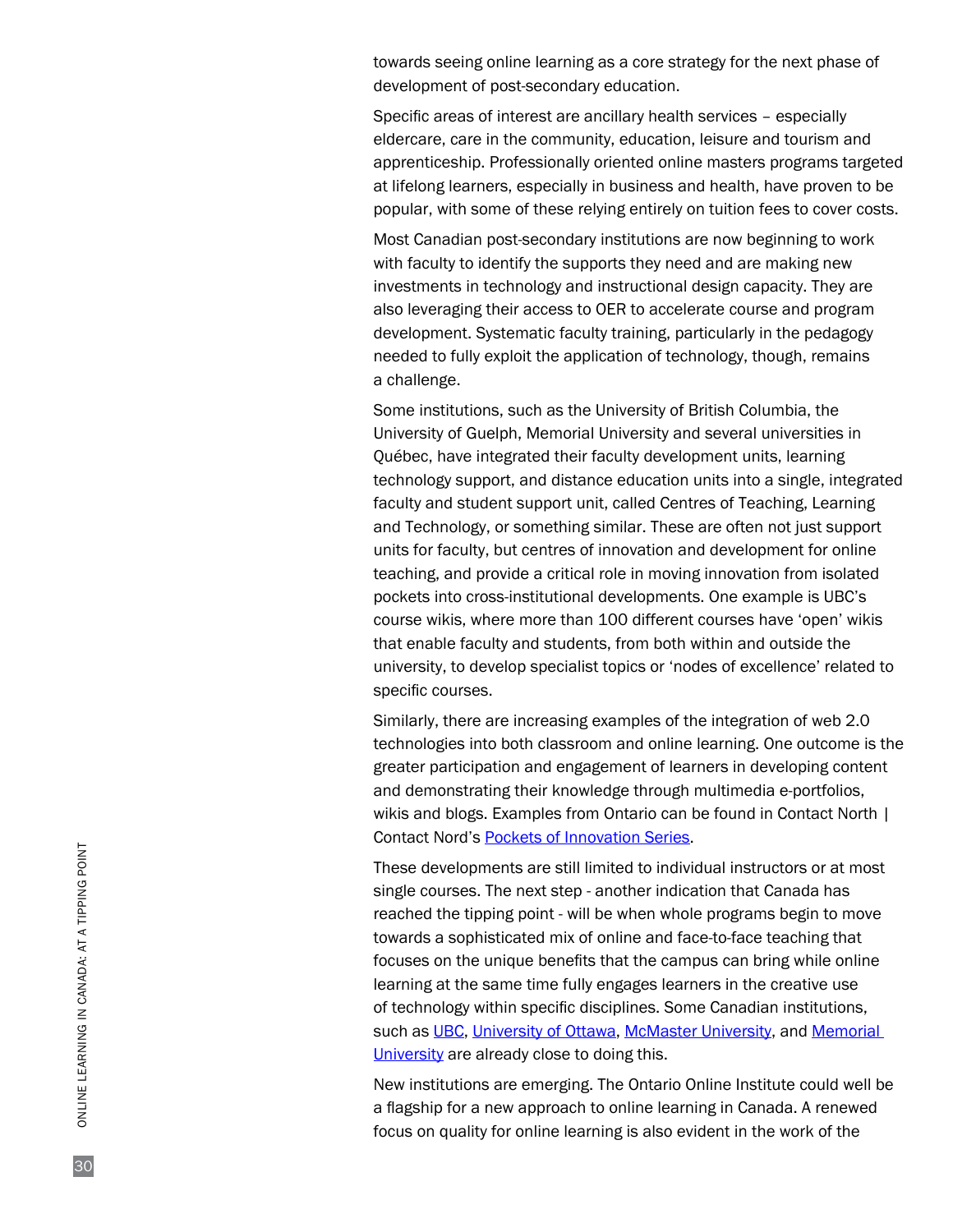quality assurance agencies across Canada, most of whom have now adopted specific quality assurance standards for online learning, based on both internally developed standards (British Columbia) and also the guidelines adopted by many US accrediting bodies developed by the [WICHE Cooperative for Educational Technologies,](http://www.wcet.wiche.edu/) a member-driven network dedicated to online learning development and best practices in the US.

There are healthy and significant developments outside the institutional arrangements for public education such as the development of the [Canadian Society for Training and Development](http://www.cstd.ca/) (the voice of workplace professionals in Canada), significant adoption of online learning by corporations and private providers of vocational education and the adoption of online learning by the government of Canada, especially for its military and the professional development of the public service $21$ .

What these positive signs suggest is that lighthouse examples of innovative practice are likely to appear across Canada ranging from innovative use of mobile learning [\(University of Ontario Institute of](http://www.uoit.ca/) [Technology](http://www.uoit.ca/), corporations and Canada's military), the powerful use of OER for credit transfer and recognition (OER University), and innovative programming from a variety of institutions and organizations. As more organizations see online learning as mission critical for their future, then these developments will accelerate. As governments move away from core funding based on Carnegie units to outcome-based funding for public education, as the government of Alberta is now promising to do, then more innovation can occur.

Some institutions will determine that online learning is not for them. This will especially be the case in small liberal arts institutions whose core strategy is the development of personal relationships with their learners. Even for these, blended learning will be the norm for all courses, as it is already in many institutions in Canada.

## ONLINE LEARNING IN CANADA AT A TIPPING POINT

This review of the current state of play of online learning in Canada suggests that we have reached a tipping point. Canada has a robust online learning community which has secured its gains despite the absence of a strategic focus on online learning by governments and some institutions. Most courses have been developed by the early adopters and first followers and to reach the next level, some changes in the supports available to faculty and a new basis for funding post-secondary education are required for Canada to "leapfrog" to a stronger adoption rate and registration rate for online learning. Also required for such a leapfrog strategy is the widespread institutional adoption of online learning as a core strategic requirement for their growth.

<sup>21</sup> See a listing of available online courses for the public service at [http://www.csps-efpc.gc.ca/cat/](http://www.csps-efpc.gc.ca/cat/oco-eng.asp) [oco-eng.asp.](http://www.csps-efpc.gc.ca/cat/oco-eng.asp)